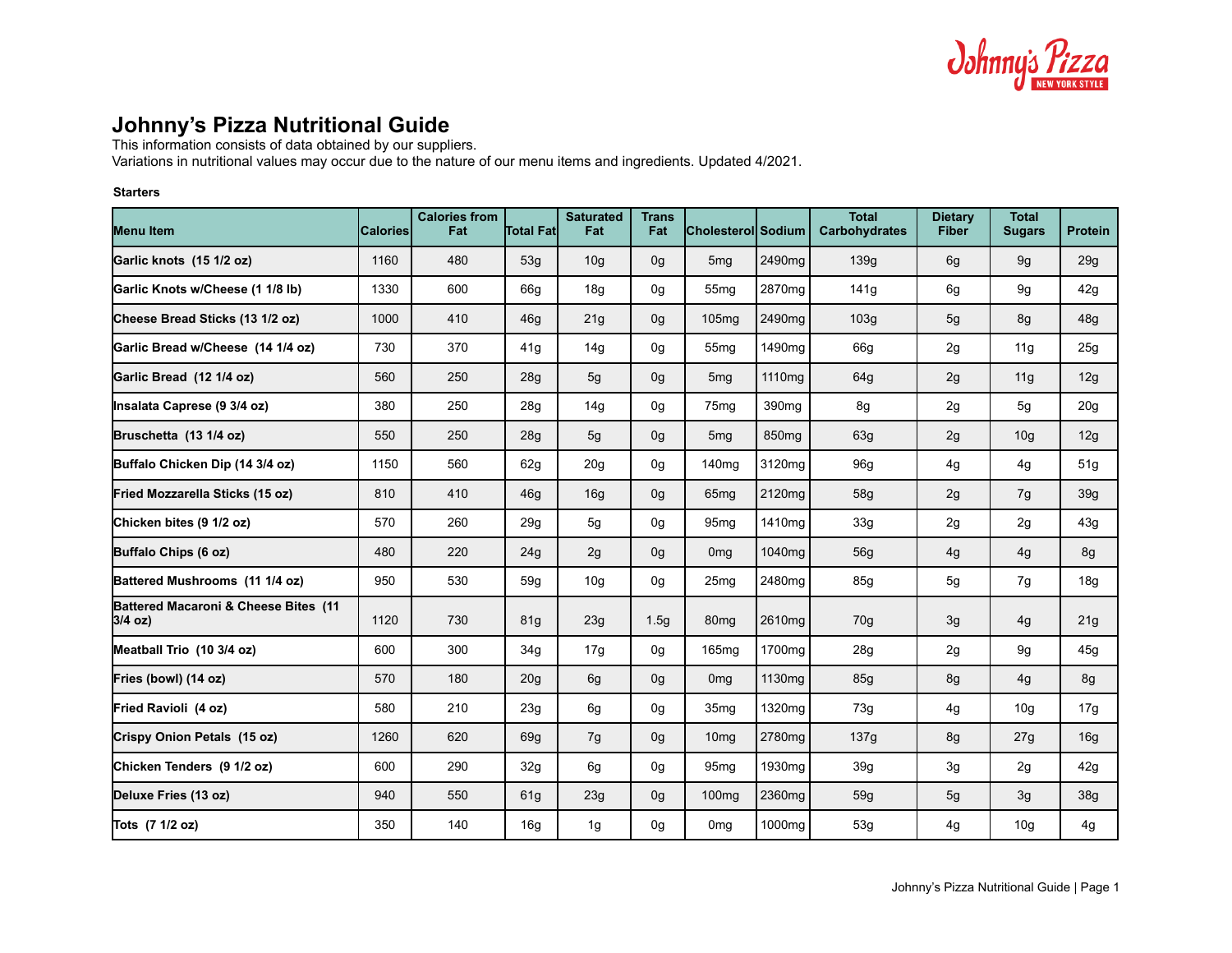

## **Burgers**

| Menu Item                                      | <b>Calories</b> | <b>Calories from</b><br>Fat | <b>Total Fatl</b> | <b>Saturated</b><br>Fat | <b>Trans</b><br>Fat | <b>Cholesteroll Sodium L</b> |                    | <b>Total</b><br><b>Carbohydrates</b> | <b>Dietary</b><br>Fiber | <b>Total</b><br><b>Sugars</b> | <b>Protein</b>  |
|------------------------------------------------|-----------------|-----------------------------|-------------------|-------------------------|---------------------|------------------------------|--------------------|--------------------------------------|-------------------------|-------------------------------|-----------------|
| Brusco's Firecracker Burger (1 1/2 lb)         | 1210            | 650                         | 72g               | 27g                     | 2.5 <sub>g</sub>    | 205mg                        | 2000 <sub>mg</sub> | 84g                                  | 7g                      | 17g                           | 55 <sub>q</sub> |
| Brusco's BBQ Bacon Burger (1 3/8 lb)           | 1500            | 780                         | 86 <sub>g</sub>   | 31 <sub>q</sub>         | 2.5 <sub>g</sub>    | 225 <sub>ma</sub>            | 3000ma             | 111a                                 | 8g                      | 26g                           | 65gz            |
| Brusco's Bacon Mushroom Burger (1<br>$1/2$ lb) | 1210            | 600                         | 66g               | 25 <sub>q</sub>         | 1.5q                | 235 <sub>mq</sub>            | 2020 <sub>mg</sub> | 79q                                  | 8g                      | 13g                           | 74g             |
| Brusco's All-American Burger (1 1/4 lb)        | 1120            | 610                         | 67g               | 27 <sub>g</sub>         | 2.5 <sub>g</sub>    | 205 <sub>mq</sub>            | 1840ma l           | 75g                                  | 7g                      | 13g                           | 51 <sub>q</sub> |

**Calzone**

| Menu Item                                      | <b>Calories</b> | <b>Calories from</b><br>Fat | <b>Total Fatl</b> | <b>Saturated</b><br>Fat | <b>Trans</b><br>Fat | Cholesterol  Sodium |        | <b>Total</b><br><b>Carbohydrates</b> | <b>Dietary</b><br><b>Fiber</b> | <b>Total</b><br><b>Sugars</b> | <b>Protein</b> |
|------------------------------------------------|-----------------|-----------------------------|-------------------|-------------------------|---------------------|---------------------|--------|--------------------------------------|--------------------------------|-------------------------------|----------------|
| Cheese Calzone (1 lb)                          | 1000            | 400                         | 44g               | 22g                     | 0 <sub>g</sub>      | 110 <sub>mg</sub>   | 2310mg | 104g                                 | 5 <sub>q</sub>                 | 11g                           | 48g            |
| Veggie Deluxe Calzone (1 5/8 lb)               | 1270            | 550                         | 61 <sub>g</sub>   | 29g                     | 0g                  | 110 <sub>mg</sub>   | 3320mg | 130g                                 | 8g                             | 17g                           | 54g            |
| Veggie Calzone (1 1/2 lb)                      | 1260            | 550                         | 61 <sub>g</sub>   | 29g                     | 0 <sub>g</sub>      | 110 <sub>mq</sub>   | 3320mg | 128g                                 | 7g                             | 16g                           | 53g            |
| The Great White Calzone (1 1/2 lb)             | 1350            | 570                         | 63g               | 29g                     | 0g                  | 165 <sub>mq</sub>   | 3200mg | 127g                                 | 6g                             | 14g                           | 75g            |
| Johnnys White Calzone (1 1/3 lb)               | 1270            | 550                         | 61 <sub>g</sub>   | 29g                     | 0g                  | 135mg               | 2920mg | 123g                                 | 6g                             | 13g                           | 61g            |
| The Gourmet Calzone (1 3/8 lb)                 | 1280            | 540                         | 60 <sub>g</sub>   | 30 <sub>g</sub>         | 0g                  | 120 <sub>mq</sub>   | 3500mg | 133g                                 | 9g                             | 18g                           | 58g            |
| Steak and Cheese Calzone (1 1/2 lb)            | 1240            | 490                         | 55g               | 25g                     | 0 <sub>g</sub>      | 145 <sub>mq</sub>   | 3200mg | 127g                                 | 7g                             | 17g                           | 64g            |
| Meat Deluxe Calzone (1 1/2 lb)                 | 1600            | 810                         | 90 <sub>g</sub>   | 36g                     | 0g                  | 275 <sub>mq</sub>   | 4420mg | 108 <sub>g</sub>                     | 5g                             | 12g                           | 94g            |
| Margherita Calzone (1 3/8 lb)                  | 1020            | 370                         | 41g               | 16g                     | 0 <sub>g</sub>      | 70 <sub>mg</sub>    | 2220mg | 120g                                 | 7g                             | 14g                           | 41g            |
| Johnny's Italian Special calzone (1 3/8<br>lb) | 1270            | 570                         | 63g               | 28g                     | 0g                  | 175mg               | 3070mg | 111g                                 | 6g                             | 13g                           | 67g            |
| Johnny's Deluxe Calzone (1 3/4 lb)             | 1580            | 710                         | 79g               | 33g                     | 0 <sub>g</sub>      | 285 <sub>mq</sub>   | 4530mg | 126g                                 | 6g                             | 15g                           | 95g            |
| Hawaiian Luau Calzone (1 1/3 lb)               | 1270            | 510                         | 57g               | 26g                     | 0g                  | 165mg               | 3510mg | 129g                                 | 6g                             | 22g                           | 63g            |
| Fresh Mozzarella Calzone (1 1/8 lb)            | 1090            | 420                         | 46q               | 20g                     | 0 <sub>g</sub>      | 90 <sub>mq</sub>    | 2320mg | 117g                                 | 6g                             | 13g                           | 44g            |
| Four Cheese Calzone (1 1/4 lb)                 | 1300            | 580                         | 64q               | 32g                     | 0g                  | 150 <sub>mg</sub>   | 3050mg | 122g                                 | 6g                             | 13g                           | 65g            |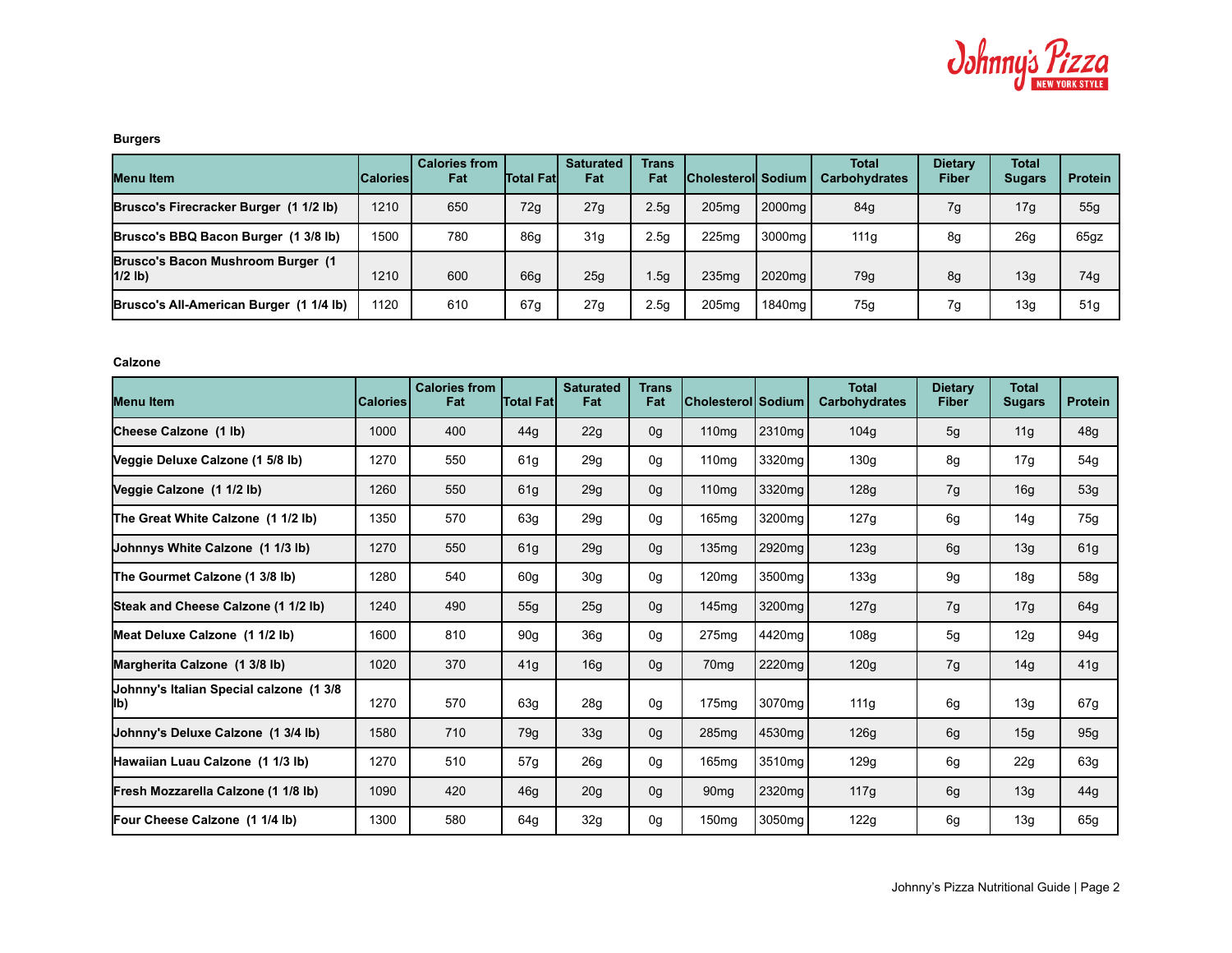

| Chicken Florentine Calzone (1 1/2 lb)  | 1450 | 680 | 76g             | 28g             | 0g | 145 <sub>mq</sub> | 3050 <sub>mg</sub> | 128g | 6g | 16g | 68g |
|----------------------------------------|------|-----|-----------------|-----------------|----|-------------------|--------------------|------|----|-----|-----|
| Chicken Bacon Ranch Calzone (1 1/2 lb) | 1530 | 730 | 81g             | 30 <sub>q</sub> | 0g | 175 <sub>mg</sub> | 3670mg             | 126g | 7g | 17g | 75g |
| Chicken Alfredo Calzone (1 1/2 lb)     | 1380 | 610 | 68g             | 32 <sub>g</sub> | 0g | 185 <sub>mq</sub> | 3520mg             | 125g | 6g | 14g | 75g |
| Buffalo Chicken Calzone (1 1/2 lb)     | 1410 | 630 | 70 <sub>q</sub> | 28g             | 0g | 160 <sub>mg</sub> | 3760mg             | 124g | 6g | 15g | 73g |
| BBQ Chicken Calzone (1 3/8 lb)         | 1270 | 470 | 52g             | 24g             | 0g | 140 <sub>mq</sub> | 3130 <sub>ma</sub> | 137g | 6g | 27g | 65g |

**Stromboli**

| <b>Menu Item</b>                     | Calories | <b>Calories from</b><br>Fat | <b>Total Fatl</b> | <b>Saturated</b><br>Fat | <b>Trans</b><br>Fat | Cholesterol  Sodium |        | <b>Total</b><br>Carbohydrates | <b>Dietary</b><br><b>Fiber</b> | <b>Total</b><br><b>Sugars</b> | <b>Protein</b>   |
|--------------------------------------|----------|-----------------------------|-------------------|-------------------------|---------------------|---------------------|--------|-------------------------------|--------------------------------|-------------------------------|------------------|
| Traditional Stromboli (1 3/8 lb)     | 1320     | 610                         | 68g               | 29g                     | 0 <sub>g</sub>      | 190 <sub>mg</sub>   | 3460mg | 111g                          | 6g                             | 13g                           | 72g              |
| Syracuse Stuffer (1 3/8 lb)          | 1210     | 520                         | 57g               | 27g                     | 0g                  | 160 <sub>mq</sub>   | 3330mg | 112g                          | 6g                             | 14g                           | 67g              |
| House Stromboli (1 1/3 lb)           | 1380     | 680                         | 75g               | 32g                     | 0 <sub>g</sub>      | 195mg               | 4050mg | 107g                          | 5g                             | 12g                           | 73g              |
| Veggie Deluxe Stromboli (1 1/2 lb)   | 1300     | 580                         | 65g               | 31g                     | 0g                  | 125mg               | 3610mg | 128g                          | 8g                             | 14g                           | 59g              |
| Veggie Stromboli (1 3/8 lb)          | 1290     | 580                         | 65g               | 31g                     | 0 <sub>g</sub>      | 125 <sub>mq</sub>   | 3610mg | 126g                          | 7g                             | 13g                           | 58g              |
| Uohnny's White (1 1/4 lb)            | 1310     | 590                         | 65g               | 31g                     | 0g                  | 150mg               | 3210mg | 121g                          | 6g                             | 11g                           | 67g              |
| The Great White Stromboli (1 1/2 lb) | 1390     | 600                         | 67g               | 31g                     | 0 <sub>g</sub>      | 180 <sub>mg</sub>   | 3490mg | 125g                          | 6g                             | 12g                           | 81g              |
| The Gourmet Stromboli (1 3/8 lb)     | 1320     | 580                         | 64g               | 32g                     | 0g                  | 135mg               | 3790mg | 130g                          | 9g                             | 15g                           | 63g              |
| Meat Deluxe Stromboli (1 1/2 lb)     | 1780     | 880                         | 98g               | 39 <sub>g</sub>         | 0 <sub>g</sub>      | 320 <sub>mq</sub>   | 5420mg | 122g                          | 6g                             | 13g                           | 108 <sub>g</sub> |
| Margherita Stromboli (1 1/3 lb)      | 1010     | 360                         | 40 <sub>g</sub>   | 15g                     | 0g                  | 65mg                | 2280mg | 116g                          | 7g                             | 12g                           | 40g              |
| Johnny's Italian Special (1 1/2 lb)  | 1390     | 620                         | 69g               | 30 <sub>g</sub>         | 0 <sub>g</sub>      | 190 <sub>mq</sub>   | 3630mg | 124g                          | 7g                             | 13g                           | 76g              |
| Johnny's Deluxe Stromboli (1 5/8 lb) | 1640     | 750                         | 84g               | 35 <sub>g</sub>         | 0g                  | 300 <sub>mq</sub>   | 4930mg | 126g                          | 7g                             | 15g                           | 101g             |
| Hawaiian Luau Stromboli (1 1/4 lb)   | 1310     | 540                         | 61g               | 27g                     | 0 <sub>g</sub>      | 180 <sub>mg</sub>   | 3800mg | 127g                          | 6g                             | 19g                           | 69g              |
| Fresh Mozzarella Stromboli (1 lb)    | 1060     | 400                         | 45q               | 17g                     | 0g                  | 80 <sub>mq</sub>    | 2360mg | 113g                          | 6g                             | 11g                           | 43g              |

**Kids**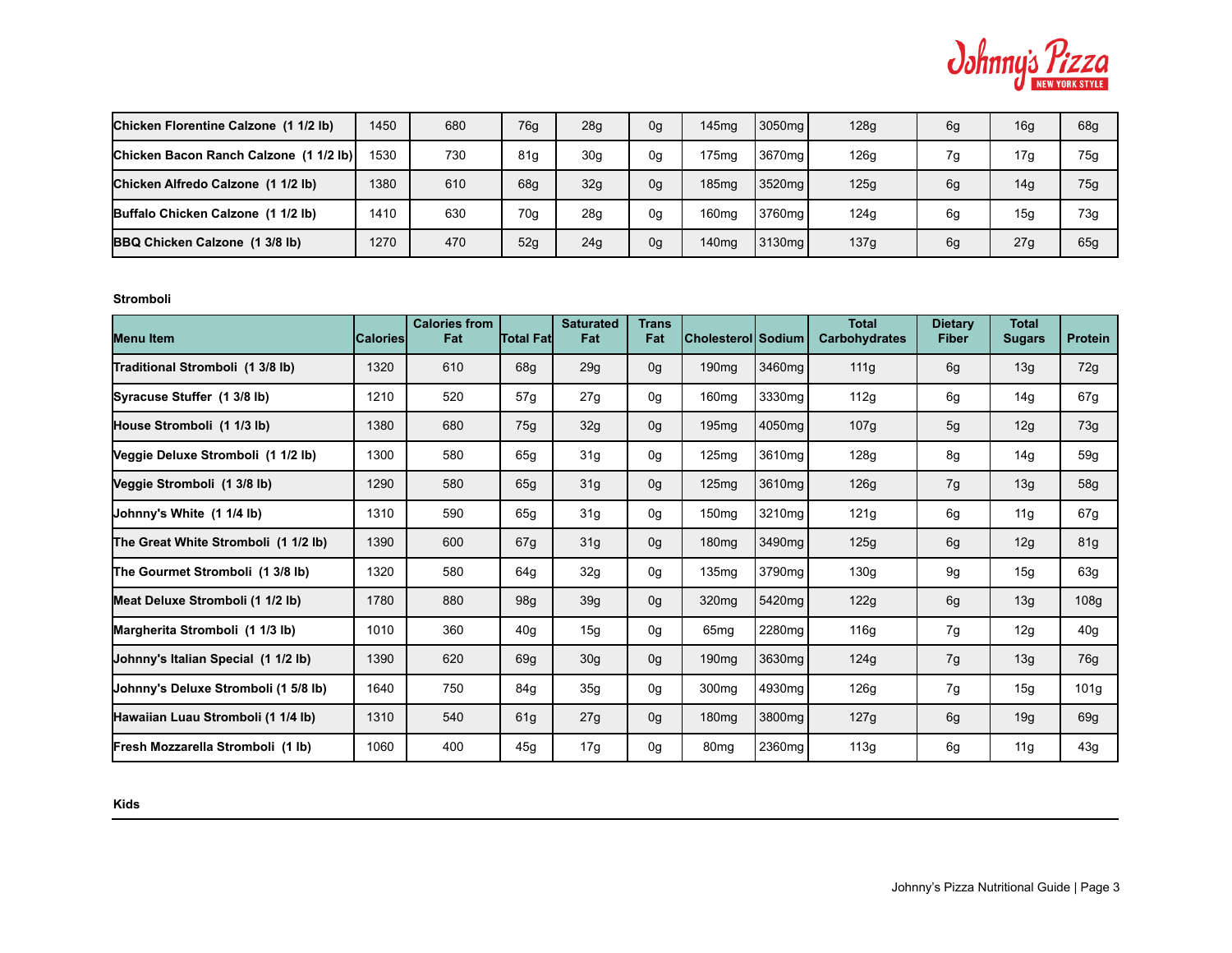

| Menu Item                                      | <b>Calories</b> | <b>Calories from</b><br>Fat | <b>Total Fat</b> | <b>Saturated</b><br>Fat | <b>Trans</b><br>Fat | <b>ICholesteroIISodium</b> |                    | <b>Total</b><br>Carbohydrates | <b>Dietary</b><br><b>Fiber</b> | <b>Total</b><br><b>Sugars</b> | <b>Protein</b>  |
|------------------------------------------------|-----------------|-----------------------------|------------------|-------------------------|---------------------|----------------------------|--------------------|-------------------------------|--------------------------------|-------------------------------|-----------------|
| Child - Wings(4CT) W/Fries (15 oz)             | 670             | 350                         | 39g              | 11g                     | 0g                  | 140 <sub>mg</sub>          | 700 <sub>mq</sub>  | 43g                           | 4g                             | 2g                            | 36g             |
| Child - Wings - (3CT) W/Fries (13 oz)          | 580             | 290                         | 32g              | 9g                      | 0g                  | 105mg                      | 660 <sub>mg</sub>  | 43g                           | 4g                             | 2g                            | 28g             |
| Childs Burger (1 lb)                           | 780             | 360                         | 40 <sub>g</sub>  | 17g                     | 0 <sub>g</sub>      | 125mg                      | 1470 <sub>mg</sub> | 74g                           | 7g                             | 12g                           | 30 <sub>g</sub> |
| Child Spaghetti w/Meatball (10 1/4 oz)         | 510             | 90                          | 10 <sub>q</sub>  | 2.5g                    | 0g                  | 40 <sub>mg</sub>           | 1770mg             | 84g                           | 4g                             | 9g                            | 22 <sub>g</sub> |
| Child Spaghetti Marinara (10 1/4 oz)           | 400             | 40                          | 4.5 <sub>g</sub> | 0g                      | 0g                  | 0 <sub>mg</sub>            | 1510mg             | 79g                           | 4g                             | 9g                            | 13g             |
| Child Fettuccine Alfredo w/Chicken (13)<br>(oz | 580             | 290                         | 32g              | 9 <sub>g</sub>          | 0g                  | 105mg                      | 660 <sub>mq</sub>  | 43g                           | 4g                             | 2g                            | 28 <sub>g</sub> |
| Child Fettuccine Alfredo (1 lb)                | 530             | 190                         | 21g              | 9g                      | 0g                  | 40 <sub>mg</sub>           | 1810mg             | 73g                           | 4g                             | 4g                            | 16g             |
| Child Chicken tenders (9 1/2 oz)               | 600             | 290                         | 32 <sub>g</sub>  | 6g                      | 0g                  | 95 <sub>mg</sub>           | 1930 <sub>mq</sub> | 39 <sub>g</sub>               | 3g                             | 2g                            | 42g             |
| Child Chicken Bites (5 oz)                     | 340             | 130                         | 14g              | 2.5g                    | 0g                  | 50 <sub>mg</sub>           | 930 <sub>mg</sub>  | 31g                           | 1g                             | 13g                           | 21g             |
| Child Cheese Ravioli (11 1/4 oz)               | 420             | 100                         | 11g              | 4g                      | 0g                  | 55 <sub>mg</sub>           | 860 <sub>mg</sub>  | 65g                           | 3g                             | 14g                           | 16g             |

#### **Desserts**

| Menu Item                      | lCaloriesl | <b>Calories from</b><br>Fat | <b>Total Fatl</b> | <b>Saturated</b><br>Fat | <b>Trans</b><br>Fat | <b>Cholesterol Sodium</b> |                    | <b>Total</b><br><b>Carbohydrates</b> | <b>Dietary</b><br><b>Fiber</b> | <b>Total</b><br><b>Sugars</b> | <b>Protein</b> |
|--------------------------------|------------|-----------------------------|-------------------|-------------------------|---------------------|---------------------------|--------------------|--------------------------------------|--------------------------------|-------------------------------|----------------|
| Cinnamon Knots (14 1/2 oz)     | 1440       | 490                         | 54q               | 9g                      | 0 <sub>g</sub>      | 0 <sub>mg</sub>           | 2110 <sub>mg</sub> | 211g                                 | 5g                             | <b>86g</b>                    | 24g            |
| Cheesecake (slice) (1 ea.)     | 480        | 310                         | 34 <sub>g</sub>   | 0g                      | 0g                  | 145 <sub>mq</sub>         | 310 <sub>ma</sub>  | 38g                                  | 0g                             | 26g                           | 9g             |
| Brooklyn Blackout Cake (1 ea.) | 680        | 350                         | 39 <sub>q</sub>   | 22g                     | 0g                  | 145 <sub>mq</sub>         | 400 <sub>mg</sub>  | 77g                                  | 5g                             | 55g                           | 9g             |
| Tiramisu (1 ea.)               | 330        | 170                         | 19q               | 12g                     | 0g                  | 155 <sub>mq</sub>         | 85 <sub>mq</sub>   | 36g                                  | 0g                             | 23g                           | 4g             |
| Cannoli (1 ea.)                | 290        | 120                         | 13q               | 5g                      | 0g                  | 30 <sub>mq</sub>          | 60 <sub>mq</sub>   | 37g                                  | 0 <sub>g</sub>                 | 26g                           | 5g             |
| Root Beer Float (1 lb)         | 370        | 130                         | 14g               | 8g                      | 0g                  | 50 <sub>mg</sub>          | 135 <sub>mq</sub>  | 58g                                  | 0g                             | 52g                           | 4g             |

### **Flatbread Pizzas**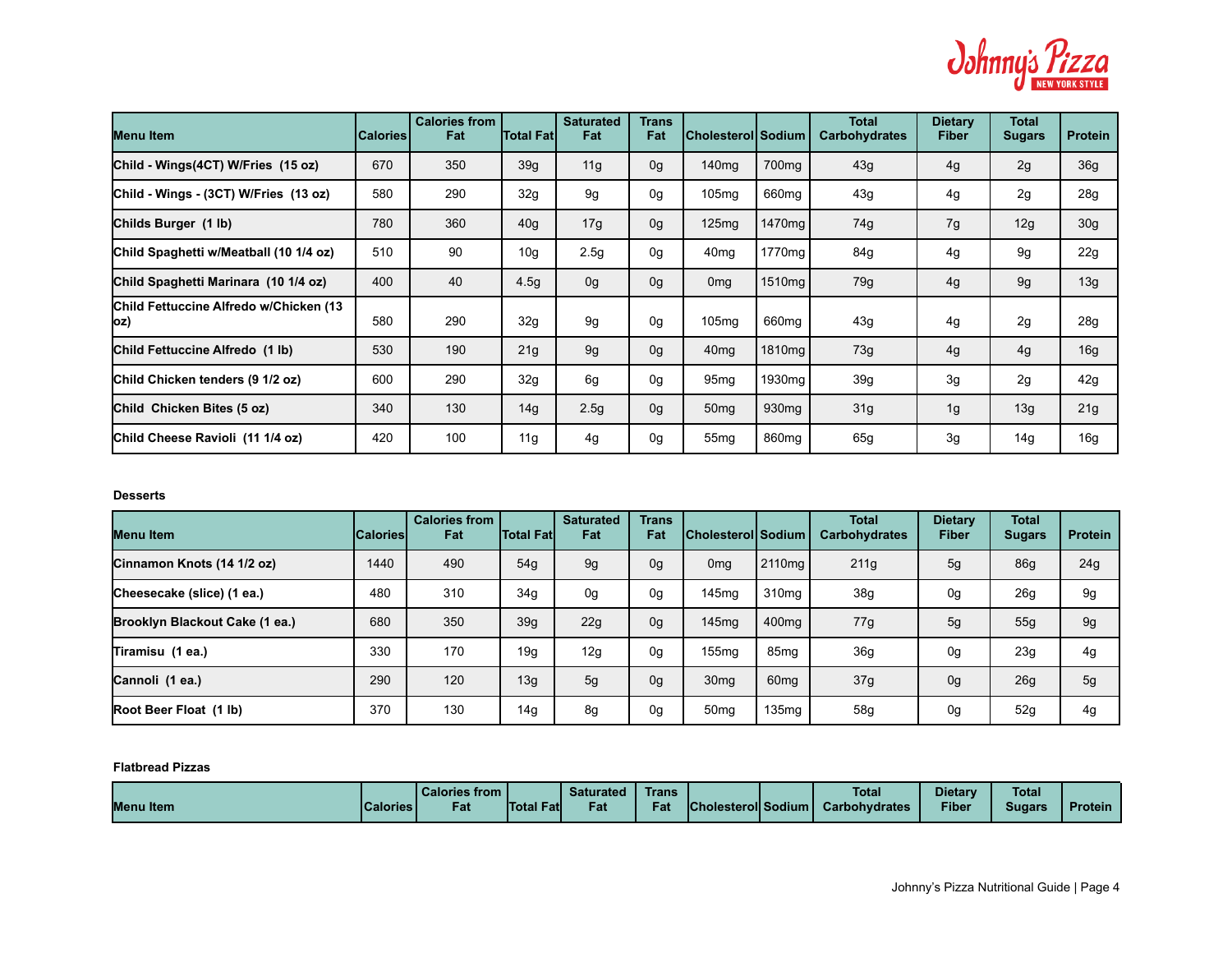

| Four Cheese & Pepperoni Flatbread (9 oz)               | 1290 | 500 | 56g | 26g             | 0 <sub>q</sub> | 130 <sub>mq</sub> | 3090mg             | 137g | 5 <sub>q</sub> | 2g  | 61 <sub>g</sub> |
|--------------------------------------------------------|------|-----|-----|-----------------|----------------|-------------------|--------------------|------|----------------|-----|-----------------|
| Buffalo Bacon Chicken flatbread (11 3/4<br>OZ)         | 1240 | 410 | 46g | 18g             | 0 <sub>q</sub> | 140 <sub>mg</sub> | 3100mg             | 136g | 5g             | 3g  | 69g             |
| Margherita Flatbread (11 oz)                           | 1040 | 310 | 34g | 12g             | 0 <sub>q</sub> | 50 <sub>mg</sub>  | 2180 <sub>mq</sub> | 138g | 6g             | 5g  | 39g             |
| <b>BBQ Bacon Chicken Flatbread (12 1/2 oz)</b>         | 1270 | 350 | 39g | 17g             | 0 <sub>q</sub> | 130 <sub>mg</sub> | 3280 <sub>mq</sub> | 163g | 5g             | 27g | 68g             |
| House Flatbread (11 3/4 oz)                            | 1250 | 430 | 48g | 20g             | 0 <sub>q</sub> | 130 <sub>mq</sub> | 3720mg             | 141g | 5g             | 7g  | 64g             |
| Chicken Bacon Ranch Flatbread (13 oz)                  | 1220 | 410 | 46g | 17g             | 0 <sub>q</sub> | 125mg             | 3030mg             | 137g | 5g             | 4g  | 67g             |
| Three Meat Flatbread (11 3/4 oz)                       | 1300 | 470 | 52g | 21g             | 0 <sub>q</sub> | 150 <sub>mg</sub> | 3450mg             | 143g | 5 <sub>q</sub> | 6g  | 67g             |
| Spicy Meatball Flatbread w/Fresh<br>Mozzarella (13 oz) | 1280 | 390 | 43g | 18g             | 0 <sub>q</sub> | 145 <sub>mq</sub> | 3000mg             | 151g | 8g             | 9g  | 63g             |
| Italian Sausage & Goat Cheese Flatbread<br>(11 oz)     | 1190 | 410 | 45g | 20 <sub>g</sub> | 0 <sub>q</sub> | 120 <sub>mq</sub> | 2840 <sub>mq</sub> | 139g | 5g             | 3g  | 60 <sub>g</sub> |
| Hawaiian BBQ Flatbread (12 1/2 oz)                     | 1290 | 350 | 39g | 17g             | 0g             | 130 <sub>mg</sub> | 3280mg             | 167g | 5 <sub>g</sub> | 31g | 68g             |
| Mediterranean Flatbread (11 3/4 oz)                    | 1200 | 430 | 47g | 22g             | 0 <sub>q</sub> | 115 <sub>mq</sub> | 3510mg             | 138g | 5 <sub>q</sub> | 3g  | 59q             |
| Garden Veggie Flatbread (12 1/4 oz)                    | 1100 | 340 | 37g | 16g             | 0g             | 75mg              | 2740mg             | 144g | 8g             | 7g  | 50g             |

## **Dinners**

| <b>Menu Item</b>                    | <b>ICaloriesI</b> | <b>Calories from</b><br>Fat | <b>Total Fatl</b> | <b>Saturated</b><br>Fat | <b>Trans</b><br>Fat | <b>Cholesterol Sodium</b> |                    | <b>Total</b><br><b>Carbohydrates</b> | Dietary<br>Fiber | Total<br><b>Sugars</b> | <b>Protein</b>  |
|-------------------------------------|-------------------|-----------------------------|-------------------|-------------------------|---------------------|---------------------------|--------------------|--------------------------------------|------------------|------------------------|-----------------|
| Lasagna (1 lb)                      | 1540              | 770                         | 86q               | 32g                     | 0.5 <sub>q</sub>    | 255mg                     | 3390 <sub>mg</sub> | 121g                                 | 9g               | 27g                    | 72g             |
| Chicken Parmigiana (1 3/4 lb)       | 1300              | 620                         | 69q               | 20 <sub>g</sub>         | 0.5g                | 195 <sub>mg</sub>         | 3070mg             | 96g                                  | 7g               | 21g                    | 76g             |
| Eggplant Parmigiana (1 7/8 lb)      | 1490              | 690                         | 77q               | 20 <sub>g</sub>         | 0.5 <sub>g</sub>    | 70 <sub>mq</sub>          | 4080mg             | 162g                                 | 15 <sub>q</sub>  | 34g                    | 39g             |
| Fettuccine Alfredo w/Chicken (1 lb) | 1610              | 650                         | 72g               | 24g                     | 0.5g                | 220mg                     | 5280mg             | 162g                                 | 11g              | 15g                    | 81g             |
| Fettuccine Alfredo (1 lb)           | 1370              | 600                         | 67g               | 23 <sub>g</sub>         | 0.5 <sub>q</sub>    | 100 <sub>mg</sub>         | 4630mg             | 160g                                 | 11g              | 15g                    | 37g             |
| Spaghetti w/ Meatball (1 1/3 lb)    | 1520              | 540                         | 60 <sub>q</sub>   | 14g                     | 0.5 <sub>g</sub>    | 135mg                     | 4900mg             | 188g                                 | 11g              | 26g                    | 58g             |
| Spaghetti w/ Marinara (1 lb)        | 1200              | 400                         | 44g               | 7g                      | 0.5g                | 20 <sub>mq</sub>          | 4120mg             | 174g                                 | 11g              | 26g                    | 30 <sub>g</sub> |
| Spaghetti w/Sausage (1 3/8 lb)      | 1570              | 590                         | 66g               | 13g                     | 0.5g                | 170mg                     | 5460mg             | 180g                                 | 11g              | 26g                    | 73g             |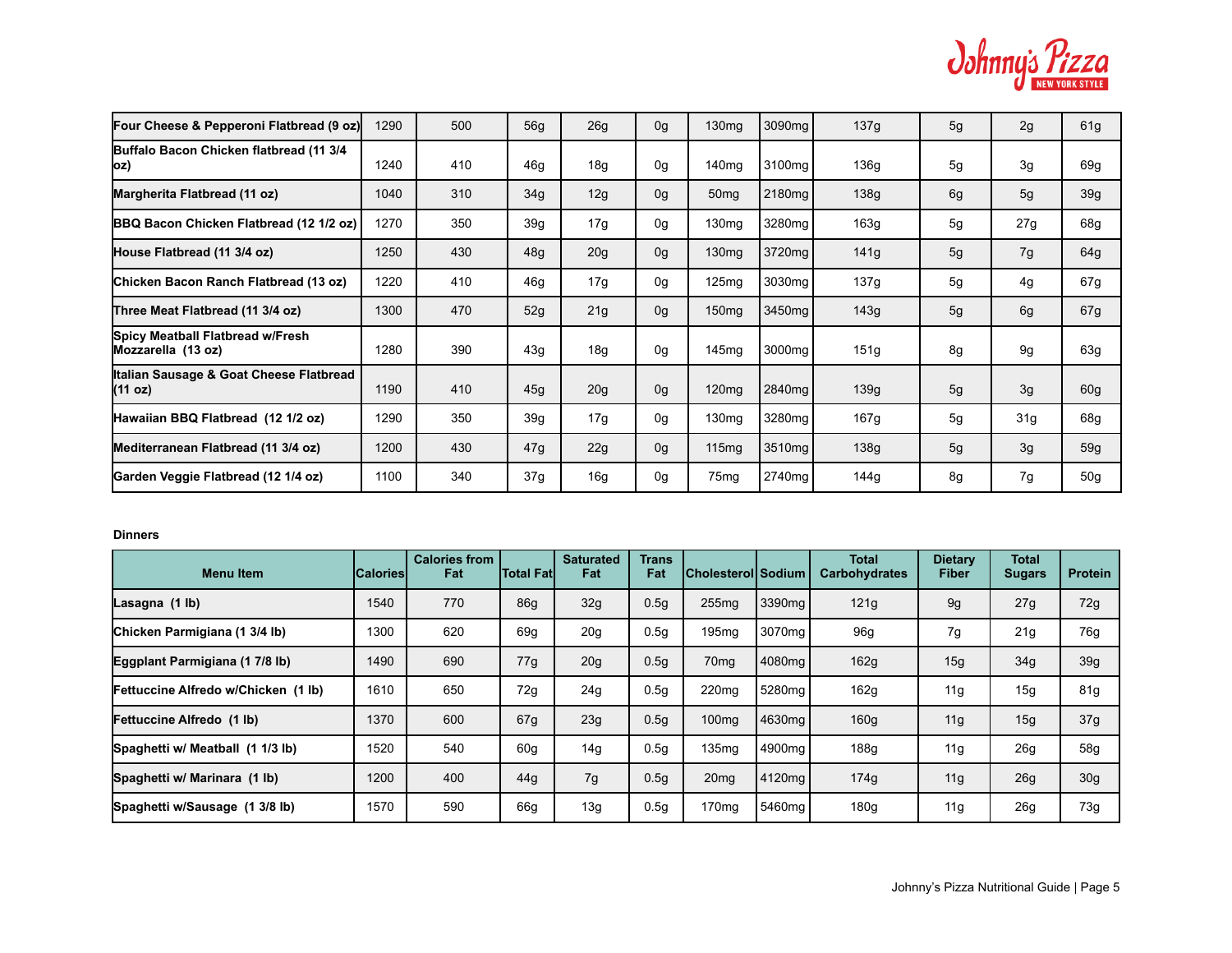

| Bronx Bomber (1 lb)             | 1310 | 740 | 82g | 25g | 0.5q             | 235 <sub>mq</sub> | 3790 <sub>mg</sub> | 77g  | 7g              | 26g | 68g             |
|---------------------------------|------|-----|-----|-----|------------------|-------------------|--------------------|------|-----------------|-----|-----------------|
| Baked Penne (1 1/8 lb)          | 1290 | 610 | 68g | 24g | 0.5 <sub>q</sub> | 110 <sub>mg</sub> | 3550mg             | 128g | 8g              | 24g | 46 <sub>g</sub> |
| Stuffed Shells (1 1/8 lb)       | 1330 | 620 | 69g | 25g | 0.5q             | 110 <sub>mg</sub> | 3770 <sub>ma</sub> | 134g | 9q              | 28g | 47g             |
| Eggplant Rollatini (1 7/8 lb)   | 1620 | 780 | 86g | 26g | 0.5 <sub>q</sub> | 105 <sub>mq</sub> | 4170 <sub>mg</sub> | 166g | 15 <sub>a</sub> | 37g | 47 <sub>q</sub> |
| Baked Cheese Ravioli (1 1/4 lb) | 1480 | 700 | 77g | 25g | 1g               | 195 <sub>mq</sub> | 3260mg             | 153g | 9g              | 33g | 51 <sub>q</sub> |

**Pizza**

| <b>Menu Item</b>                     | <b>Calories</b> | <b>Calories from</b><br>Fat | <b>Total Fatl</b> | <b>Saturated</b><br>Fat | <b>Trans</b><br>Fat | Cholesterol  Sodium |                    | <b>Total</b><br><b>Carbohydrates</b> | <b>Dietary</b><br><b>Fiber</b> | <b>Total</b><br><b>Sugars</b> | <b>Protein</b>  |
|--------------------------------------|-----------------|-----------------------------|-------------------|-------------------------|---------------------|---------------------|--------------------|--------------------------------------|--------------------------------|-------------------------------|-----------------|
| Cauliflower Crust GF (15 oz)         | 980             | 430                         | 48q               | 28g                     | 0 <sub>q</sub>      | 170mg               | 2440mg             | 90 <sub>g</sub>                      | 4g                             | 12g                           | 52g             |
| Gluten Free (1 1/8 lb)               | 1160            | 460                         | 51g               | 26 <sub>g</sub>         | 0 <sub>q</sub>      | 125 <sub>mq</sub>   | 2360mg             | 134g                                 | 5g                             | 13g                           | 45g             |
| SM - Cheese (12 1/8 oz)              | 790             | 260                         | 29 <sub>g</sub>   | 14 <sub>g</sub>         | 0 <sub>g</sub>      | 75 <sub>mg</sub>    | 2040 <sub>mq</sub> | 96g                                  | 3g                             | 6g                            | 39 <sub>g</sub> |
| MD - Cheese (1 17/27 lb)             | 1590            | 520                         | 58g               | 29 <sub>g</sub>         | 0g                  | 145mg               | 4200mg             | 195g                                 | 7g                             | 14g                           | 79g             |
| LG - Cheese $(23/4 lb)$              | 2790            | 940                         | 104q              | 52g                     | 0 <sub>q</sub>      | 270 <sub>mg</sub>   | 7300mg             | 334g                                 | 12g                            | 23g                           | 139g            |
| SM - Veggie Deluxe (1 1/8 lb)        | 880             | 320                         | 36 <sub>g</sub>   | 18 <sub>g</sub>         | 0g                  | 75 <sub>mg</sub>    | 2550mg             | 104g                                 | 5g                             | 8g                            | 40 <sub>g</sub> |
| MD - Veggie Deluxe (1 1/8 lb)        | 870             | 320                         | 35g               | 18 <sub>g</sub>         | 0g                  | 70 <sub>mg</sub>    | 2550 <sub>mq</sub> | 102g                                 | 5g                             | 9g                            | 40 <sub>g</sub> |
| LG - Veggie Deluxe (1 lb)            | 790             | 300                         | 33 <sub>g</sub>   | 17g                     | 0g                  | 65 <sub>mg</sub>    | 2320mg             | 90 <sub>g</sub>                      | 4g                             | 8g                            | 36 <sub>g</sub> |
| SM - Veggie (15 7/8 oz)              | 880             | 320                         | 36 <sub>g</sub>   | 18g                     | 0 <sub>q</sub>      | 75 <sub>mg</sub>    | 2550 <sub>mq</sub> | 102g                                 | 4g                             | 8g                            | 40 <sub>g</sub> |
| MD - Veggie (1 lb)                   | 860             | 320                         | 35 <sub>q</sub>   | 18 <sub>g</sub>         | 0g                  | 70 <sub>mg</sub>    | 2550 <sub>mq</sub> | 101 <sub>g</sub>                     | 4g                             | 9g                            | 39 <sub>g</sub> |
| LG - Veggie (14 5/8 oz)              | 780             | 300                         | 33 <sub>g</sub>   | 17g                     | 0 <sub>g</sub>      | 65 <sub>mg</sub>    | 2320mg             | 89g                                  | 4g                             | 7g                            | 35 <sub>g</sub> |
| SM - Steak & Cheese (1 1/8 lb)       | 890             | 290                         | 32g               | 16g                     | 0g                  | 110 <sub>mg</sub>   | 2610mg             | 103g                                 | 5g                             | 9g                            | 51g             |
| MD - Steak & Cheese (1 1/8 lb)       | 870             | 280                         | 32g               | 15g                     | 0 <sub>g</sub>      | 105mg               | 2600mg             | 101 <sub>g</sub>                     | 5g                             | 10 <sub>g</sub>               | 51g             |
| LG - Steak & Cheese (15 1/8 oz)      | 790             | 260                         | 29 <sub>g</sub>   | 14g                     | 0g                  | 100 <sub>mg</sub>   | 2370mg             | 88g                                  | 4g                             | 8g                            | 47g             |
| SM - Philly Cheese Steak (14 oz)     | 840             | 270                         | 30 <sub>g</sub>   | 15 <sub>g</sub>         | 0 <sub>g</sub>      | 100 <sub>mq</sub>   | 2400mg             | 98g                                  | 4g                             | 4g                            | 46g             |
| MD - Philly Cheese Steak (13 7/8 oz) | 830             | 270                         | 30 <sub>q</sub>   | 15g                     | 0g                  | 95 <sub>mq</sub>    | 2340mg             | 97g                                  | 4g                             | 4g                            | 45g             |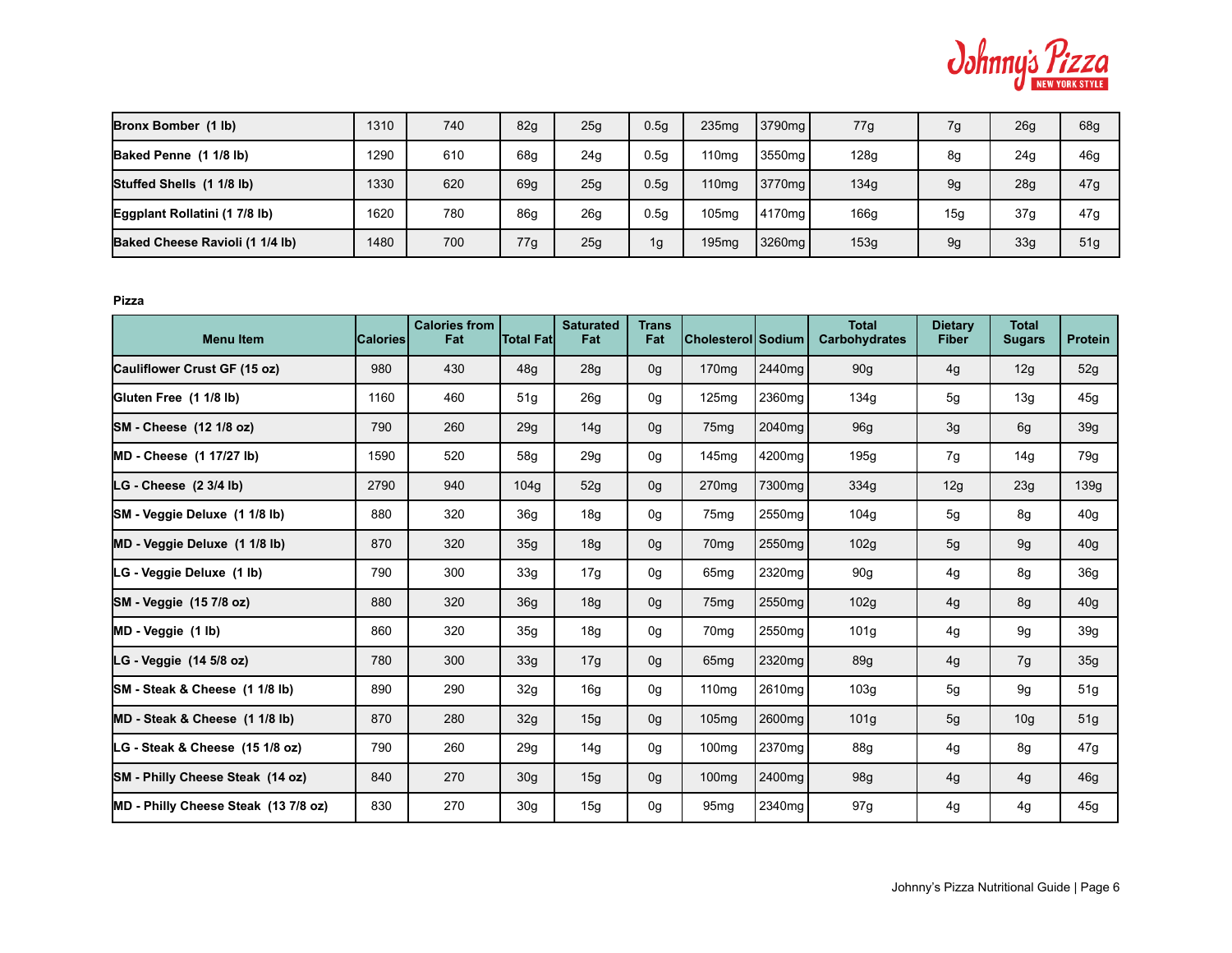| Odhnnus <i>Yizza</i> |
|----------------------|
| NEW YORK STYLE       |

| LG - Philly Cheese Steak (12 7/8 oz)      | 760  | 260 | 29g             | 14g             | 0g             | 95 <sub>mg</sub>  | 2180mg             | 85g              | 3g | 4g              | 43g             |
|-------------------------------------------|------|-----|-----------------|-----------------|----------------|-------------------|--------------------|------------------|----|-----------------|-----------------|
| SM - Pepperoni (12 3/4 oz)                | 900  | 350 | 39g             | 18g             | 0g             | 100 <sub>mg</sub> | 2410mg             | 96g              | 3g | 6g              | 44g             |
| SM - Meat Deluxe (1 lb)                   | 1200 | 540 | 60 <sub>q</sub> | 24g             | 0g             | 185mg             | 3570mg             | 98g              | 3g | 7g              | 69g             |
| MD - Meat Deluxe (1 lb)                   | 1140 | 510 | 56g             | 22g             | 0g             | 170mg             | 3350mg             | 96g              | 3g | 7g              | 65g             |
| LG - Meat Deluxe (14 3/4 oz)              | 1040 | 480 | 53q             | 21g             | 0g             | 165mg             | 3090mg             | 84g              | 3g | 6g              | 61g             |
| SM - Margherita (11 5/8 oz)               | 630  | 140 | 16 <sub>g</sub> | 6g              | 0 <sub>q</sub> | 30 <sub>mq</sub>  | 1470 <sub>mq</sub> | 93g              | 4g | 5g              | 26g             |
| MD - Margherita (11 1/2 oz)               | 640  | 160 | 17g             | 7g              | 0g             | 35 <sub>mg</sub>  | 1500mg             | 92g              | 4g | 5 <sub>g</sub>  | 26g             |
| LG - Margherita (10 1/4 oz)               | 570  | 150 | 16g             | 7g              | 0 <sub>q</sub> | 35 <sub>mq</sub>  | 1330 <sub>mq</sub> | 80g              | 3g | 4g              | 24g             |
| SM - Johnny's White (12 5/8 oz)           | 860  | 320 | 36 <sub>q</sub> | 19g             | 0g             | 90 <sub>mg</sub>  | 1930 <sub>mq</sub> | 95g              | 3g | 3g              | 45g             |
| MD - Johnny's White (12 1/8 oz)           | 860  | 320 | 36 <sub>q</sub> | 19q             | 0 <sub>q</sub> | 90 <sub>mq</sub>  | 1930 <sub>mq</sub> | 95g              | 3g | 3g              | 45g             |
| LG - Johnny's White (11 1/8 oz)           | 790  | 310 | 35g             | 19g             | 0g             | 90 <sub>mg</sub>  | 1770mg             | 82g              | 3g | 2g              | 42g             |
| SM - Great White (1 lb)                   | 920  | 330 | 37g             | 19q             | 0g             | 115mg             | 2140mg             | 97g              | 4g | 4g              | 55g             |
| MD - Great White (15 5/8 oz)              | 920  | 330 | 37 <sub>q</sub> | 19g             | 0g             | 115mg             | 2140mg             | 97g              | 4g | 4g              | 55g             |
| LG - Great White (14 1/8 oz)              | 850  | 320 | 36 <sub>q</sub> | 19q             | 0g             | 115mg             | 1970 <sub>mq</sub> | 84g              | 3g | 3g              | 53g             |
| SM - Johnny's Italian Special (1 lb)      | 980  | 380 | 43g             | 19g             | 0g             | 125mg             | 2640mg             | 100g             | 4g | 8g              | 52g             |
| MD - Johnny's Italian Special (1 lb)      | 930  | 360 | 40 <sub>g</sub> | 17g             | 0g             | 115mg             | 2550mg             | 99g              | 4g | 9g              | 50 <sub>g</sub> |
| LG - Johnny's Italian special (14 5/8 oz) | 840  | 330 | 36 <sub>q</sub> | 16g             | 0g             | 110mg             | 2290mg             | 87g              | 4g | 7g              | 46g             |
| SM - Johnny's Deluxe (1 1/8 lb)           | 1080 | 440 | 49g             | 21 <sub>g</sub> | 0g             | 165mg             | 3120mg             | 101 <sub>g</sub> | 4g | 8g              | 62g             |
| MD - Johnny's Deluxe (1 1/8 lb)           | 1030 | 410 | 45g             | 19g             | 0g             | 155mg             | 2980mg             | 99g              | 4g | 9g              | 60g             |
| LG - Johnny's Deluxe (1 lb)               | 940  | 380 | 42g             | 18g             | 0g             | 150 <sub>mg</sub> | 2720mg             | 87g              | 4g | 8g              | 56g             |
| SM - Hawaiian Luau (14 5/8 oz)            | 860  | 280 | 31 <sub>q</sub> | 15g             | 0g             | 95 <sub>mg</sub>  | 2390mg             | 104g             | 4g | 13g             | 44g             |
| MD - Hawaiian Luau (14 7/8 oz)            | 830  | 270 | 30 <sub>g</sub> | 14g             | 0g             | 90 <sub>mg</sub>  | 2300mg             | 102g             | 4g | 14g             | 42g             |
| LG - Hawaiian Luau (13 1/8 oz)            | 750  | 250 | 27g             | 14g             | 0g             | 85 <sub>mg</sub>  | 2070 <sub>mq</sub> | 90g              | 3g | 12g             | 38g             |
| SM - Gourmet (15 5/8 oz)                  | 910  | 330 | 37g             | 20 <sub>g</sub> | 0g             | 85 <sub>mg</sub>  | 2750mg             | 106 <sub>g</sub> | 6g | 9g              | 45g             |
| MD - Gourmet (1 lb)                       | 890  | 320 | 36g             | 19g             | 0g             | 85 <sub>mg</sub>  | 2750 <sub>mq</sub> | 105g             | 6g | 10 <sub>g</sub> | 44g             |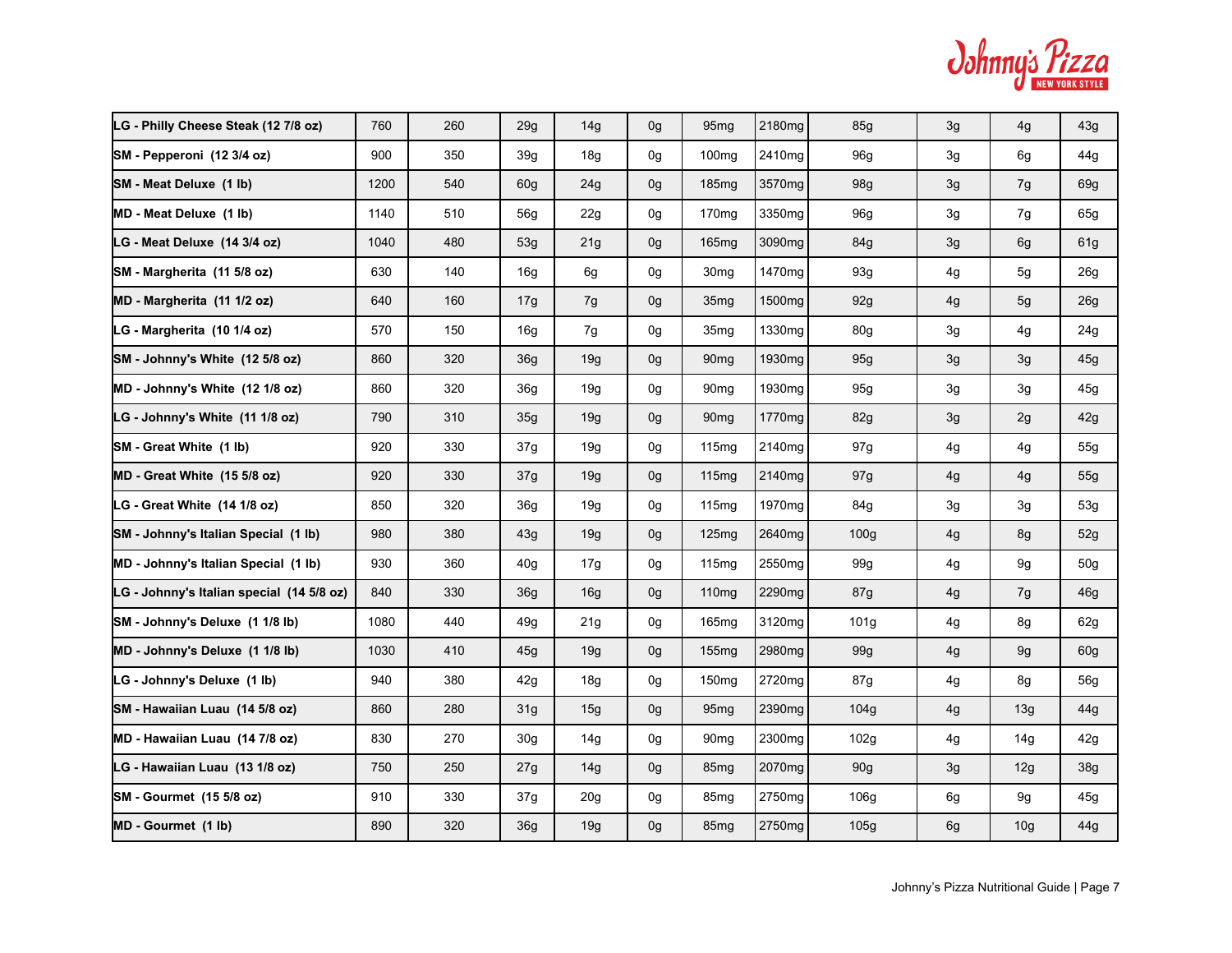| Odhnnus <i>Yizza</i> |
|----------------------|
| NEW YORK STYLE       |

| LG - Gourmet (14 3/8 oz)             | 810  | 300  | 34 <sub>g</sub> | 18g             | 0g             | 80 <sub>mg</sub>  | 2520mg             | 93g  | 6g              | 9g              | 40 <sub>q</sub>  |
|--------------------------------------|------|------|-----------------|-----------------|----------------|-------------------|--------------------|------|-----------------|-----------------|------------------|
| SM - Garlic Pie (11 5/8 oz)          | 910  | 380  | 43g             | 16g             | 0g             | 75 <sub>mg</sub>  | 1790mg             | 95g  | 3g              | 1g              | 38g              |
| MD - Garlic Pie (11 5/8 oz)          | 910  | 380  | 43q             | 16g             | 0g             | 75 <sub>mg</sub>  | 1790mg             | 95g  | 3g              | 1g              | 38g              |
| LG - Garlic Pie (2 17/27 lb)         | 3260 | 1440 | 160q            | 60 <sub>q</sub> | 0g             | 270 <sub>mg</sub> | 6290mg             | 328g | 10 <sub>g</sub> | 4g              | 134g             |
| SM - Fresh Mozzarella (11 5/8 oz)    | 730  | 220  | 24 <sub>g</sub> | 10 <sub>g</sub> | 0g             | 55 <sub>mg</sub>  | 1720mg             | 93g  | 3g              | 6g              | 32g              |
| MD - Fresh Mozzarella (11 7/8 oz)    | 720  | 210  | 23g             | 10 <sub>g</sub> | 0g             | 50 <sub>mg</sub>  | 1760mg             | 95g  | 3g              | 7g              | 31g              |
| LG - Fresh Mozzarella (10 3/8 oz)    | 650  | 190  | 22g             | 9g              | 0g             | 50 <sub>mg</sub>  | 1530mg             | 81g  | 3g              | 6g              | 28g              |
| SM - Four Cheese (13 1/8 oz)         | 890  | 330  | 36 <sub>q</sub> | 20 <sub>g</sub> | 0 <sub>g</sub> | 100 <sub>mq</sub> | 2260mg             | 98g  | 4g              | 6g              | 46 <sub>g</sub>  |
| MD - Four Cheese (13 5/8 oz)         | 880  | 320  | 36 <sub>q</sub> | 19q             | 0g             | 95 <sub>mq</sub>  | 2260mg             | 96g  | 4g              | 7g              | 45g              |
| LG - Four Cheese (11 7/8 oz)         | 800  | 300  | 34g             | 18g             | 0g             | 90 <sub>mq</sub>  | 2030mg             | 84g  | 3g              | 6g              | 42g              |
| SM - Chicken Florentine (14 5/8 oz)  | 930  | 360  | 40 <sub>g</sub> | 16g             | 0g             | 100 <sub>mg</sub> | 2060mg             | 95g  | 4g              | 3g              | 50 <sub>g</sub>  |
| MD - Chicken Florentine (14 5/8 oz)  | 930  | 360  | 40 <sub>g</sub> | 16g             | 0g             | 100 <sub>mg</sub> | 2060 <sub>mg</sub> | 95g  | 4g              | 3g              | 50 <sub>g</sub>  |
| LG - Chicken Florentine (13 7/8 oz)  | 840  | 340  | 38g             | 15g             | 0g             | 95 <sub>mg</sub>  | 1850 <sub>mg</sub> | 82g  | 3g              | 3g              | 45g              |
| SM - Chicken Bacon Ranch (1 lb)      | 1120 | 510  | 57g             | 20g             | 0g             | 130 <sub>mg</sub> | 2760mg             | 96g  | 4g              | 6g              | 58g              |
| MD - Chicken Bacon Ranch (1 lb)      | 1120 | 510  | 57g             | 20 <sub>g</sub> | 0g             | 130 <sub>mg</sub> | 2760mg             | 96g  | 4g              | 6g              | 58g              |
| LG - Chicken Bacon Ranch (14 3/8 oz) | 1000 | 470  | 52g             | 19g             | 0g             | 115mg             | 2500mg             | 83g  | 3g              | 4g              | 51g              |
| SM - Chicken Alfredo (13 1/8 oz)     | 910  | 350  | 38g             | 20 <sub>g</sub> | 0g             | 125 <sub>mq</sub> | 2380mg             | 93g  | 3g              | 2g              | 55g              |
| MD - Chicken Alfredo (14 1/8 oz)     | 910  | 350  | 38 <sub>g</sub> | 20 <sub>g</sub> | 0g             | 125 <sub>mq</sub> | 2380mg             | 93g  | 3g              | 2g              | 55g              |
| LG - Chicken Alfredo (11 1/8 oz)     | 760  | 280  | 31 <sub>g</sub> | 15g             | 0g             | 100 <sub>mg</sub> | 2020mg             | 79g  | 3g              | 2g              | 46g              |
| SM - Buffalo Chicken (15 3/8 oz)     | 980  | 390  | 43g             | 18g             | 0g             | 100 <sub>mq</sub> | 2720mg             | 99g  | 4g              | 8g              | 51 <sub>g</sub>  |
| MD - Buffalo Chicken (1 lb)          | 1000 | 390  | 43q             | 18g             | 0g             | 115 <sub>mg</sub> | 2850mg             | 97g  | 4g              | 8g              | 56g              |
| LG - Buffalo Chicken (3 2/3 lb)      | 3480 | 1350 | 150q            | 64g             | 0 <sub>g</sub> | 420 <sub>mq</sub> | 9980mg             | 339g | 13g             | 27g             | 203 <sub>g</sub> |
| ISM - BBQ Chicken(15 5/8 oz)         | 900  | 270  | 30 <sub>g</sub> | 14g             | 0g             | 95 <sub>mq</sub>  | 2470mg             | 113g | 4g              | 20 <sub>g</sub> | 49g              |
| MD - BBQ Chicken (1 lb)              | 880  | 260  | 29g             | 14g             | 0g             | 95 <sub>mg</sub>  | 2460mg             | 111g | 4g              | 21g             | 48g              |
| LG - BBQ Chicken (3 1/2 lb)          | 3200 | 960  | 107g            | 52g             | 0g             | 360 <sub>mg</sub> | 8930mg             | 394g | 13g             | 77g             | 178g             |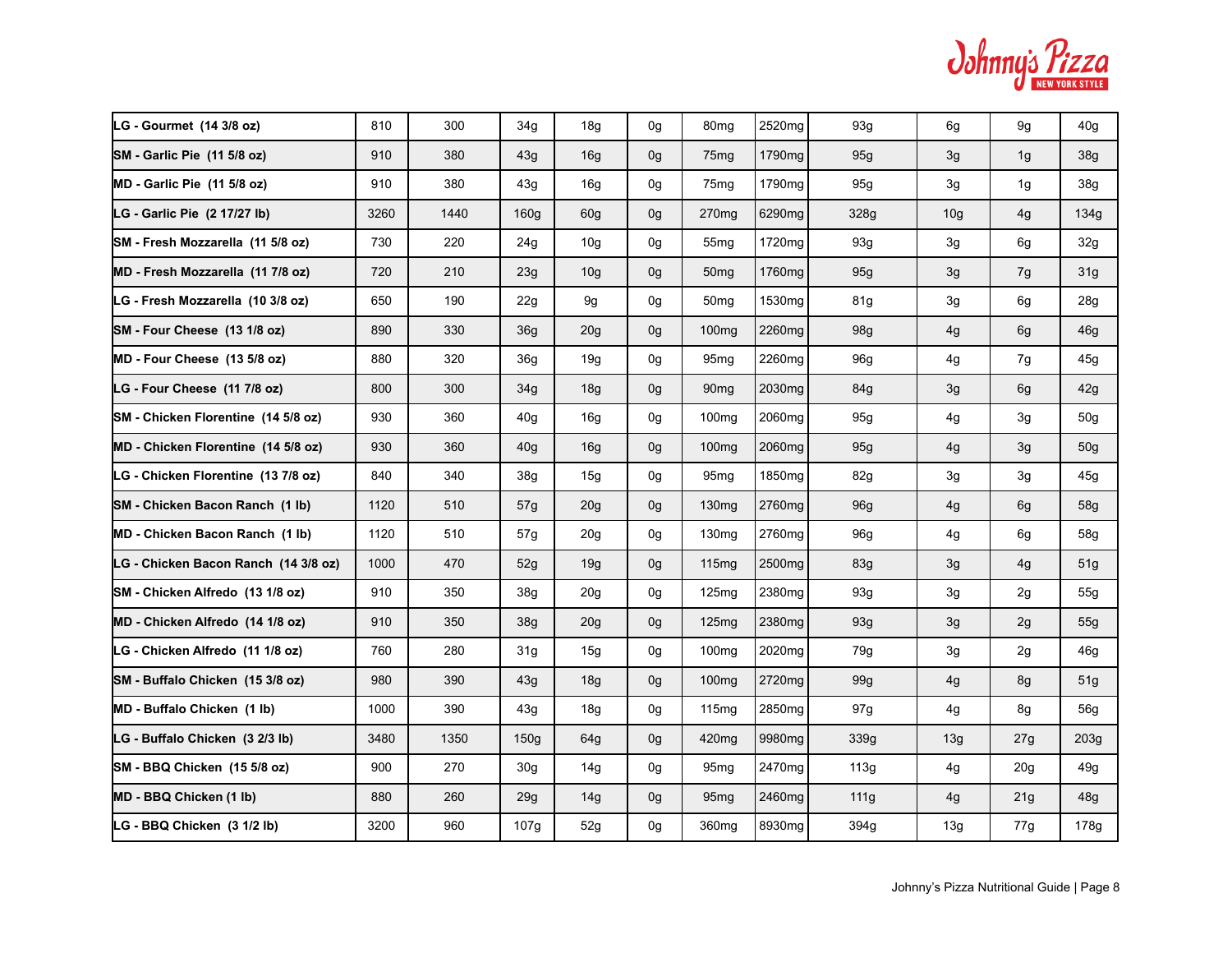

| (1 22/25 lb)<br><b>MD - Meatball</b> | 1910 | 670 | 74g | 35g | 0g | 260mg | 4980mg | 209g |         | 14 <sub>9</sub> | 106g |
|--------------------------------------|------|-----|-----|-----|----|-------|--------|------|---------|-----------------|------|
| LG - Meatball (1 ea.)                | 450  | 200 | 23g | 8α  | 0g | 35mg  | 1000mg | 44g  | ົ<br>∠⊾ | ۱a              | 16c  |

**Salads**

| <b>Menu Item</b>              | <b>Calories</b> | <b>Calories from</b><br>Fat | <b>Total Fat</b> | <b>Saturated</b><br>Fat | <b>Trans</b><br>Fat | Cholesterol Sodium |                   | <b>Total</b><br><b>Carbohydrates</b> | <b>Dietary</b><br><b>Fiber</b> | <b>Total</b><br><b>Sugars</b> | <b>Protein</b>  |
|-------------------------------|-----------------|-----------------------------|------------------|-------------------------|---------------------|--------------------|-------------------|--------------------------------------|--------------------------------|-------------------------------|-----------------|
| SM - Tuna Salad (1 lb)        | 600             | 420                         | 47g              | 8g                      | 0g                  | 55 <sub>mg</sub>   | 1720mg            | 17g                                  | 3g                             | 8g                            | 19g             |
| LG - Tuna Salad (1 7/8 lb)    | 1220            | 850                         | 94g              | 16g                     | 0g                  | 110mg              | 3430mg            | 41g                                  | 8g                             | 21g                           | 39 <sub>g</sub> |
| SM - Mediterranean (10 oz)    | 470             | 350                         | 38g              | 10 <sub>g</sub>         | 0g                  | 55 <sub>mg</sub>   | 1960mg            | 15g                                  | 2g                             | 8g                            | 14g             |
| LG - Mediterranean (1 1/8 lb) | 940             | 690                         | 77g              | 20 <sub>g</sub>         | 0g                  | 110mg              | 3920mg            | 30 <sub>g</sub>                      | 5g                             | 16g                           | 29g             |
| SM-Greek (12 oz)              | 240             | 170                         | 19g              | 4.5g                    | 0g                  | 15mg               | 1370mg            | 17g                                  | 3g                             | 8g                            | 4g              |
| LG - Greek (1 5/8 lb)         | 480             | 350                         | 39g              | 9g                      | 0g                  | 30 <sub>mq</sub>   | 2730mg            | 33g                                  | 5g                             | 16g                           | 8g              |
| SM-Garden (8 oz)              | 280             | 210                         | 24g              | 4g                      | 0.5g                | 15 <sub>mg</sub>   | 900 <sub>mg</sub> | 14g                                  | 3g                             | 7g                            | 3g              |
| LG - Garden (1 5/8 lb)        | 600             | 420                         | 47g              | 9g                      | 0g                  | 30 <sub>mg</sub>   | 1970mg            | 33g                                  | 7g                             | 20g                           | 8g              |
| SM - Fresh Spinach (8 1/4 oz) | 420             | 320                         | 36g              | 10 <sub>g</sub>         | 0g                  | 45 <sub>mq</sub>   | 800 <sub>mg</sub> | 11g                                  | 3g                             | 3g                            | 13g             |
| LG - Fresh Spinach (10 oz)    | 830             | 630                         | 70 <sub>g</sub>  | 19g                     | 0g                  | 80 <sub>mg</sub>   | 1460mg            | 20g                                  | 6g                             | 6g                            | 24g             |
| SM - Chef (13 1/2 oz)         | 380             | 250                         | 28g              | 7g                      | 0g                  | 55 <sub>mg</sub>   | 1010mg            | 12g                                  | 3g                             | 7g                            | 18g             |
| LG - Chef (1 3/4 lb)          | 770             | 510                         | 56g              | 14g                     | 0g                  | 110mg              | 2030mg            | 27g                                  | 6g                             | 16g                           | 36g             |
| LG - Caesar (11 1/2 oz)       | 690             | 580                         | 64g              | 14g                     | 0g                  | 85 <sub>mg</sub>   | 1400mg            | 20g                                  | 5g                             | 2g                            | 19g             |
| Iceberg Wedge (7 3/4 oz)      | 390             | 300                         | 33g              | 9g                      | 0g                  | 35mg               | 820mg             | 9g                                   | 3g                             | 8g                            | 12g             |

**Salad Add On's**

| <b>Menu Item</b>            | <b>Calories</b> | <b>Calories from I</b><br>Fat | <b>Total Fatl</b> | <b>Saturated</b><br>Fat | Trans<br>Fat | <b>Cholesteroll Sodium</b> |                   | <b>Total</b><br><b>Carbohydrates</b> | <b>Dietary</b><br>Fiber | Total<br><b>Sugars</b> | Protein |
|-----------------------------|-----------------|-------------------------------|-------------------|-------------------------|--------------|----------------------------|-------------------|--------------------------------------|-------------------------|------------------------|---------|
| <b>SM - Grilled Chicken</b> | 100             | 20                            | 2a                | 0g                      | 0g           | 50 <sub>mg</sub>           | 270 <sub>mg</sub> | less than 1q                         | 0g                      | 0g                     | 19g     |
| LG - Grilled Chicken (5 oz) | 200             | 40                            | 4α                | 1g                      | 0g           | 100mg                      | 540 <sub>ma</sub> | 2g                                   | 0g                      | 0g                     | 37g     |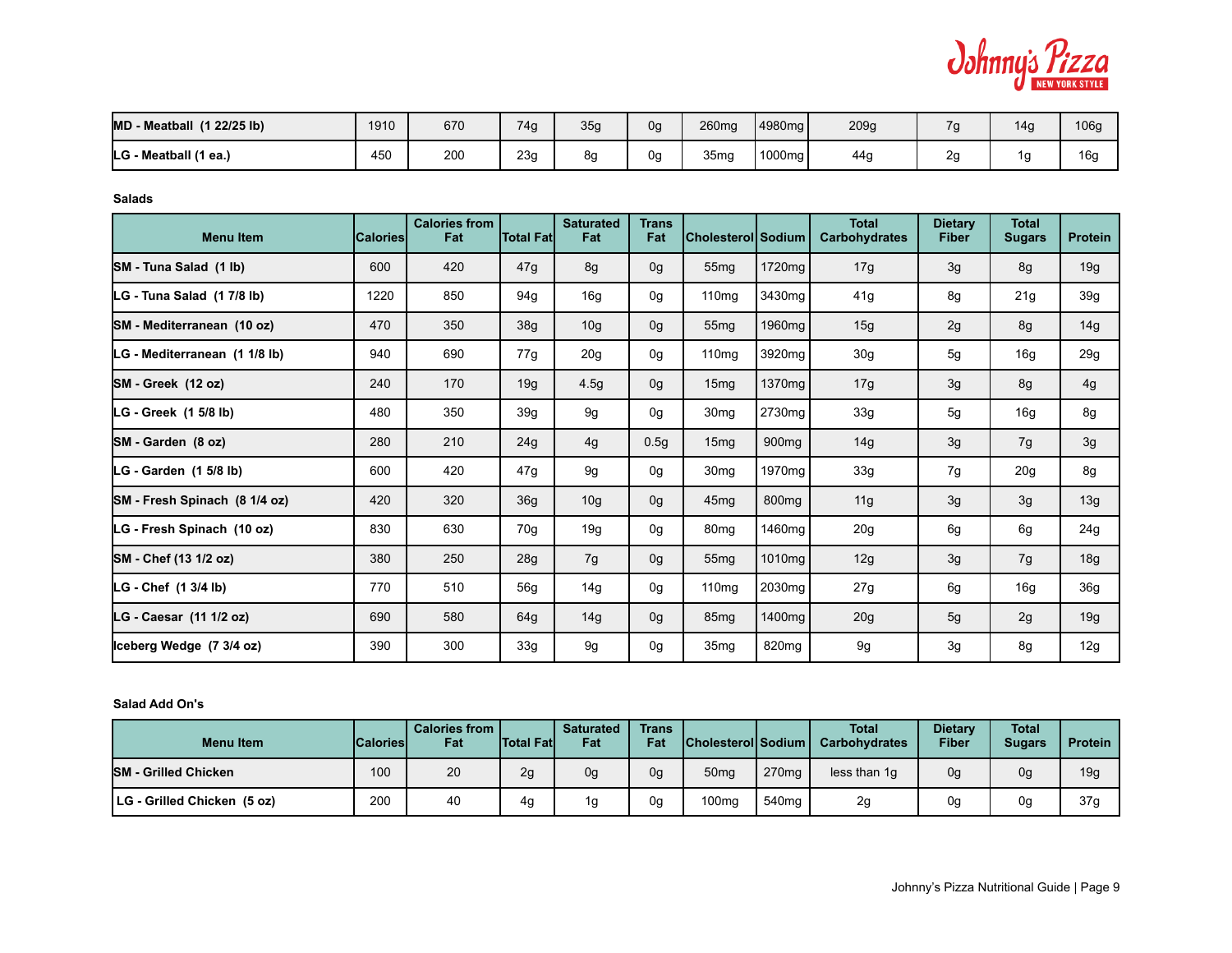

| SM - Buffalo Chicken (2 3/4 oz) | 110 | 30 | 3.5 <sub>q</sub> | 0.5g | 0 <sub>g</sub> | 50 <sub>mg</sub>  | 390 <sub>mg</sub> | 1g  | 0 <sub>q</sub> | 0g | 19g             |
|---------------------------------|-----|----|------------------|------|----------------|-------------------|-------------------|-----|----------------|----|-----------------|
| LG - Buffalo Chicken (5 1/2 oz) | 230 | 60 | 7g               | .5g  | 0g             | 100 <sub>mg</sub> | 770 <sub>mg</sub> | 2g  | 0 <sub>q</sub> | 0g | 37g             |
| SM - Breaded Chicken (2 1/2 oz) | 120 | 45 | 5g               | 1g   | 0g             | 30 <sub>mg</sub>  | 270 <sub>mg</sub> | 6g  | lless than 1gl | 0g | 14 <sub>g</sub> |
| LG - Breaded Chicken (5 oz)     | 250 | 90 | 10 <sub>g</sub>  | 2g   | 0g             | 60 <sub>mg</sub>  | 540ma             | 13g | 1α             | 0g | 28g             |

#### **Oven Baked Subs**

| <b>Menu Item</b>                    | <b>CaloriesI</b> | <b>Calories from</b><br>Fat | Total Fat       | <b>Saturated</b><br>Fat | <b>Trans</b><br>Fat | Cholesterol Sodium |                    | <b>Total</b><br><b>Carbohydrates</b> | <b>Dietary</b><br><b>Fiber</b> | <b>Total</b><br><b>Sugars</b> | <b>Protein</b> |
|-------------------------------------|------------------|-----------------------------|-----------------|-------------------------|---------------------|--------------------|--------------------|--------------------------------------|--------------------------------|-------------------------------|----------------|
| Johnny's Special Sub (1 1/3 lb)     | 880              | 460                         | 51g             | 15g                     | 0 <sub>g</sub>      | 110mg              | 2960mg             | 62g                                  | 2g                             | 10 <sub>g</sub>               | 43g            |
| Club Sub (1 1/4 lb)                 | 840              | 410                         | 46 <sub>g</sub> | 13g                     | 0 <sub>q</sub>      | 100 <sub>mg</sub>  | 2740mg             | 60g                                  | 2g                             | 10 <sub>g</sub>               | 46g            |
| Turkey Sub (1 1/4 lb)               | 720              | 280                         | 31 <sub>g</sub> | 8g                      | 0 <sub>q</sub>      | 100 <sub>mg</sub>  | 2220mg             | 62g                                  | 2g                             | 11g                           | 45g            |
| Steak & Cheese (1 1/8 lb)           | 870              | 420                         | 47g             | 16 <sub>g</sub>         | 0g                  | 145mg              | 2650mg             | 63g                                  | less than 1g                   | 9g                            | 49q            |
| Buffalo Chicken Sub (1 lb)          | 660              | 200                         | 22g             | 10 <sub>g</sub>         | 0g                  | 150 <sub>mg</sub>  | 1870mg             | <b>56g</b>                           | 0 <sub>g</sub>                 | 5g                            | 58g            |
| Meatball Parmigiana Sub (1 1/4 lb)  | 980              | 390                         | 44g             | 19g                     | 0g                  | 205mg              | 2700mg             | 85g                                  | 2g                             | 14g                           | 62g            |
| Chicken Parmigiana Sub (1 1/4 lb)   | 790              | 280                         | 31 <sub>g</sub> | 12g                     | 0 <sub>g</sub>      | 110 <sub>mq</sub>  | 2170mg             | 79g                                  | 3g                             | 14g                           | 51g            |
| Buffalo Chicken Wrap (15 oz)        | 870              | 430                         | 47g             | 14g                     | 0g                  | 165mg              | 2320mg             | 54g                                  | 9g                             | 3g                            | 60g            |
| Chicken Bacon Ranch Wrap (1 1/8 lb) | 950              | 480                         | 53g             | 16g                     | 0g                  | 185 <sub>mq</sub>  | 2490mg             | 57g                                  | 10 <sub>g</sub>                | 3g                            | 68g            |
| Chicken Caesar Wrap (13 oz)         | 770              | 380                         | 42g             | 8g                      | 0g                  | 145 <sub>mq</sub>  | 1960 <sub>mq</sub> | 53g                                  | 9g                             | less than 1g                  | 52g            |
| Eggplant Parmigiana (1 1/4 lb)      | 780              | 290                         | 32g             | 12g                     | 0 <sub>g</sub>      | 55 <sub>mq</sub>   | 2060mg             | 97g                                  | 5g                             | 17g                           | 28g            |
| Veggie Sub (1 1/8 lb)               | 660              | 320                         | 36 <sub>g</sub> | 12g                     | 0g                  | 25 <sub>mq</sub>   | 1750mg             | 65g                                  | 3g                             | 9g                            | 19q            |
| Tuna Sub (1 1/2 lb)                 | 1050             | 550                         | 61 <sub>g</sub> | 17g                     | 0 <sub>g</sub>      | 110 <sub>mg</sub>  | 2460mg             | 65g                                  | 2g                             | 7g                            | 52g            |
| Sausage Parmigiana Sub (1 1/3 lb)   | 950              | 410                         | 45g             | 17g                     | 0g                  | 220 <sub>mq</sub>  | 3110mg             | 74g                                  | 2g                             | 14 <sub>g</sub>               | 71g            |
| Salami Sub (1 1/4 lb)               | 1120             | 680                         | 76g             | 25g                     | 0 <sub>g</sub>      | 170 <sub>mg</sub>  | 3820mg             | 62g                                  | 2g                             | 8g                            | 47g            |
| Roast Beef Sub (1 1/4 lb)           | 740              | 330                         | 36 <sub>q</sub> | 11g                     | 0g                  | 100 <sub>mg</sub>  | 2370mg             | 60g                                  | 2g                             | 8g                            | 43g            |
| Philly Chicken Sub (1 1/8 lb)       | 870              | 380                         | 42g             | 13g                     | 0 <sub>q</sub>      | 160 <sub>mg</sub>  | 1810mg             | 61g                                  | less than 1g                   | 7g                            | 59q            |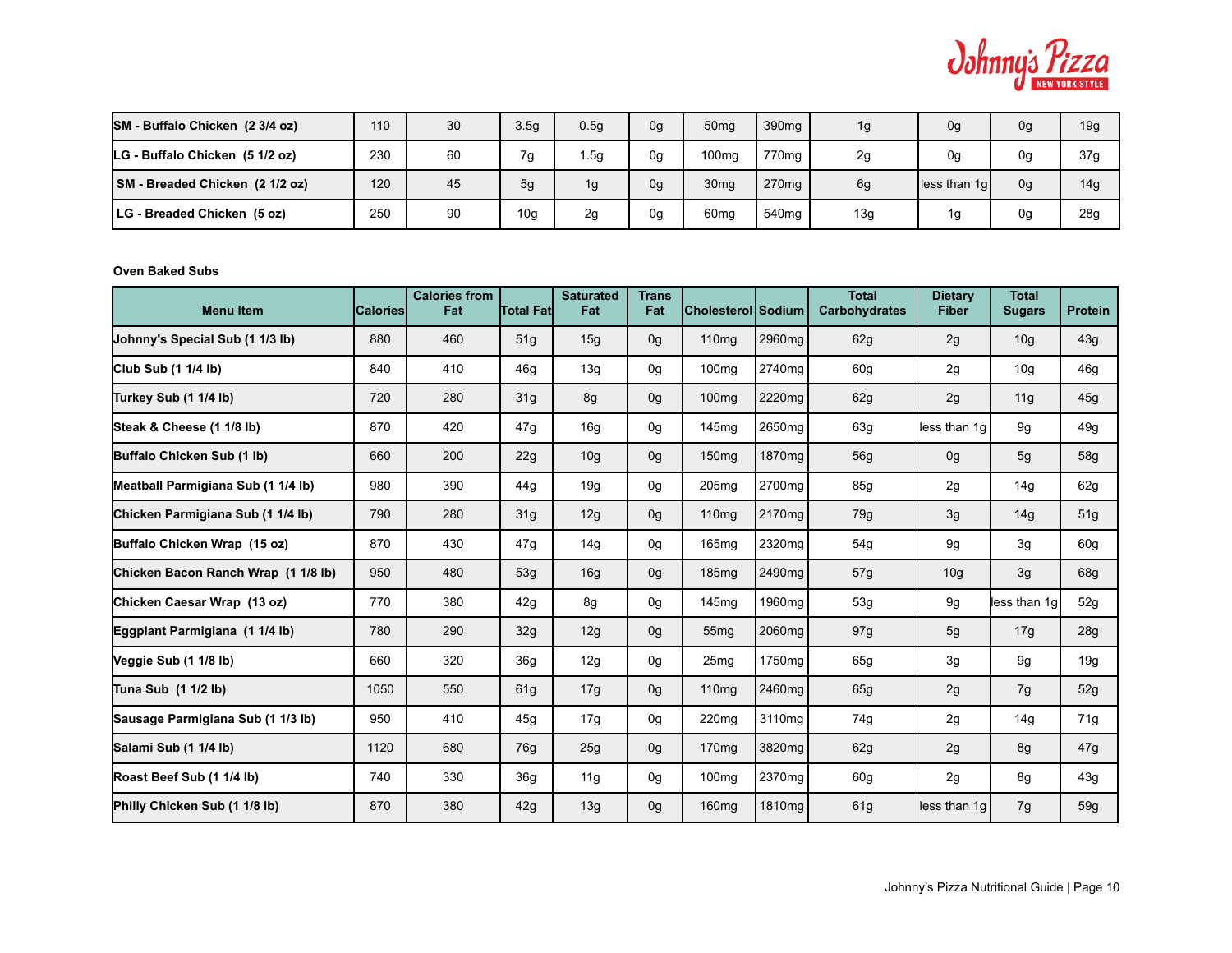

| Ham Sub $(1 1/4 lb)$           | 720  | 300 | 33 <sub>q</sub> | 10 <sub>g</sub> | 0g | 85 <sub>mg</sub>  | 2750 <sub>ma</sub> | 62g | 2g  | 10 <sub>g</sub> | 43g |
|--------------------------------|------|-----|-----------------|-----------------|----|-------------------|--------------------|-----|-----|-----------------|-----|
| Grilled Chicken Sub (1 1/4 lb) | 770  | 300 | 33 <sub>q</sub> | 9g              | 0g | 125mg             | 1770mg <b> </b>    | 62g | 2g  | 8g              | 54g |
| Capicola Sub (1 1/4 lb)        | 840  | 410 | 46 <sub>q</sub> | 15g             | 0g | 110 <sub>mg</sub> | 2780mg             | 65g | 2g  | 13g             | 39g |
| <b>BLT Sub (1 1/8 lb)</b>      | 1310 | 860 | 96 <sub>g</sub> | 24g             | 0g | 110 <sub>mg</sub> | 3420 <sub>mg</sub> | 58g | 1g  | 7g              | 50g |
| The Gourmet Wrap (10 oz)       | 420  | 160 | 18 <sub>g</sub> | 7g              | 0g | 15 <sub>mg</sub>  | 1500mg             | 61g | 11g | 5 <sub>g</sub>  | 14g |

**Wings**

| <b>Menu</b> Item                    | <b>Calories</b> | <b>Calories from</b><br>Fat | <b>Total Fatl</b> | <b>Saturated</b><br>Fat | Trans<br>Fat     | <b>ICholesteroll Sodium</b> |                    | <b>Total</b><br><b>Carbohydrates</b> | <b>Dietary</b><br><b>Fiber</b> | <b>Total</b><br><b>Sugars</b> | <b>Protein</b> |
|-------------------------------------|-----------------|-----------------------------|-------------------|-------------------------|------------------|-----------------------------|--------------------|--------------------------------------|--------------------------------|-------------------------------|----------------|
| 50 - CT Wings Raw (10 ea.)          | 1460            | 1070                        | 118g              | 29g                     | 0g               | 375mg                       | 1560mg             | 5g                                   | 3g                             | 6g                            | 84g            |
| 20 - CT Wings Raw (10 ea.)          | 1460            | 1070                        | 118g              | 29g                     | 0g               | 375mg                       | 1560mg             | 5g                                   | 3g                             | 6g                            | 84g            |
| $10 - CT$ Wings Raw $(10$ ea.)      | 1460            | 1070                        | 118g              | 29g                     | 0g               | 375 <sub>mg</sub>           | 1560mg             | 5g                                   | 3g                             | 6g                            | 84g            |
| 5 - CT Wings Raw (5 ea.)            | 730             | 530                         | 59q               | 15g                     | 0g               | 185mg                       | 800 <sub>mq</sub>  | 3g                                   | 2g                             | 4g                            | 42g            |
| 50 - CT Wings Pre-cooked (10 ea.)   | 1950            | 1360                        | 151g              | 37g                     | 0 <sub>g</sub>   | 395 <sub>mg</sub>           | 3670mg             | 21g                                  | 3g                             | 6g                            | 116g           |
| 20 - CT Wings Pre-cooked (10 ea.)   | 1950            | 1360                        | 151g              | 37g                     | 0g               | 395mg                       | 3670 <sub>mq</sub> | 21g                                  | 3g                             | 6g                            | 116g           |
| 10 - CT Wings Pre - Cooked (10 ea.) | 1950            | 1360                        | 151g              | 37g                     | 0 <sub>g</sub>   | 395 <sub>mg</sub>           | 3670mg             | 21g                                  | 3g                             | 6g                            | 116g           |
| 5 - CT Wings Pre-Cooked (5 ea.)     | 950             | 670                         | 74g               | 18g                     | 0.5 <sub>q</sub> | 195 <sub>mq</sub>           | 1750mg             | 11g                                  | 2g                             | 3g                            | 57g            |

# **Catering**

| <b>Menultem</b>                                        | <b>Calories</b> | <b>Calories from I</b><br>Fat | lTotal Fatl | <b>Saturated</b><br>Fat | <b>Trans</b><br>Fat | <b>Cholesterol Sodium</b>    |                    | <b>Total</b><br><b>Carbohydrates</b> | Dietary<br>Fiber | <b>Total</b><br><b>Sugars</b> | <b>Protein</b> |
|--------------------------------------------------------|-----------------|-------------------------------|-------------|-------------------------|---------------------|------------------------------|--------------------|--------------------------------------|------------------|-------------------------------|----------------|
| Catering - Spaghetti w/ Sausage Links (11<br>$1/8$ oz) | 530             | 130                           | 15g         | 3.5 <sub>q</sub>        | 0 <sub>g</sub>      | 80 <sub>mq</sub>             | 2110 <sub>ma</sub> | 70 <sub>q</sub>                      | 4g               | 8g                            | 33g            |
| Catering - Spaghetti w/ Meatballs (10<br>$3/10$ oz)    | 500             | 110                           | 12g         | 4g                      | 0g                  | 60 <sub>mg</sub>             | 1820 <sub>ma</sub> | 73g                                  | 4g               | 8g                            | 25g            |
| Catering - Spaghetti w/Marinara (8 1/8<br>OZ)          | 340             | 40                            | 4g          | 0.5g                    | 0g                  | less than<br>5 <sub>mq</sub> | 1450ma l           | 67g                                  | 4g               | 8g                            | 12g            |
| Catering - Sandwich Platter (1/2 ea.)                  | 440             | 230                           | 25g         | 8g                      | 0g                  | 55 <sub>mq</sub>             | 1480 <sub>mg</sub> | 31g                                  | less than 1g     | 5g                            | 22g            |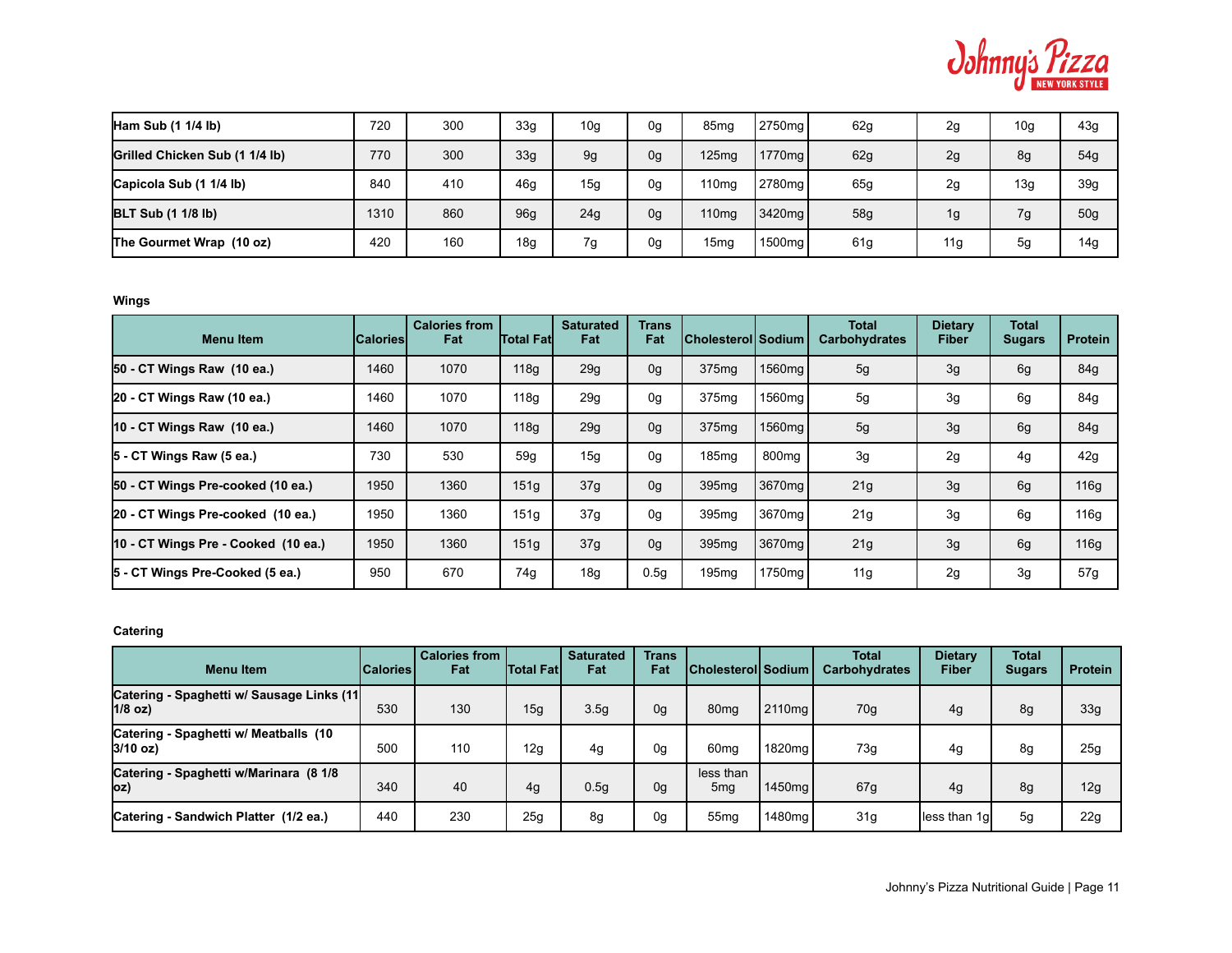| Odhnnus <i>Fizza</i> |  |                |
|----------------------|--|----------------|
|                      |  | NEW YORK STYLE |

| Catering - Mini Garlic Knots (6 7/8 oz)                 | 700  | 400 | 44q             | 8g              | 0 <sub>q</sub> | less than<br>5 <sub>mg</sub> | 1200mg             | 61g              | 3g | less than 1g    | 12g             |
|---------------------------------------------------------|------|-----|-----------------|-----------------|----------------|------------------------------|--------------------|------------------|----|-----------------|-----------------|
| Catering - Lasagna (10 oz)                              | 660  | 320 | 36 <sub>q</sub> | 20 <sub>g</sub> | 0 <sub>q</sub> | 170 <sub>mg</sub>            | 1240mg             | 40g              | 3g | 9g              | 45g             |
| Catering - Greek Salad (10 1/2 oz)                      | 230  | 170 | 19q             | 4.5g            | 0 <sub>q</sub> | 15 <sub>mq</sub>             | 1310mg             | 15g              | 2g | 7g              | 4g              |
| Catering - Garden Salad (12 oz)                         | 290  | 210 | 24g             | 4.5g            | 0 <sub>q</sub> | 15 <sub>mq</sub>             | 990 <sub>mq</sub>  | 13g              | 3g | 7g              | 4g              |
| Catering - Fettuccine Alfredo (8 1/8 oz)                | 430  | 140 | 16g             | 9g              | 0g             | 45 <sub>mq</sub>             | 1700mg             | 60g              | 4g | 3g              | 15g             |
| Catering - Eggplant Parmigiana (12 3/8<br> OZ)          | 670  | 190 | 21g             | 6g              | 0g             | 25 <sub>mg</sub>             | 2110 <sub>mq</sub> | 100 <sub>g</sub> | 8g | 13g             | 22g             |
| Catering - Cinnamon Knots (7 1/4 oz)                    | 720  | 240 | 27g             | 4.5g            | 0g             | 0 <sub>mg</sub>              | 1050mg             | 106g             | 3g | 43g             | 12g             |
| Catering - Chicken Wings (6 1/4 ea.)                    | 910  | 670 | 74g             | 18g             | 0g             | 235 <sub>mq</sub>            | 970 <sub>mq</sub>  | 3g               | 2g | 4g              | 53g             |
| Catering - Chicken Parmigiana (13 1/4<br>oz)            | 620  | 160 | 18q             | 6g              | 0g             | 70 <sub>mq</sub>             | 2100mg             | 79g              | 5g | 10 <sub>g</sub> | 38g             |
| Catering - Cheesecake (1 slc)                           | 420  | 270 | 30 <sub>g</sub> | 0g              | 0g             | 130 <sub>mg</sub>            | 270mg              | 33g              | 0g | 23g             | 7g              |
| Catering - Caesar salad (11 oz)                         | 450  | 350 | 39 <sub>g</sub> | 10 <sub>g</sub> | 0g             | 55 <sub>mq</sub>             | 990 <sub>mq</sub>  | 19g              | 5g | 2g              | 17g             |
| Catering - Buffalo Chicken Dip (7 3/8 oz)               | 570  | 280 | 31g             | 10 <sub>g</sub> | 0g             | 70 <sub>mq</sub>             | 1230mg             | 47g              | 2g | 2g              | 25g             |
| Catering - Box Lunch (1 1/4 lb)                         | 1110 | 580 | 65g             | 17g             | 0g             | 110 <sub>mq</sub>            | 3190mg             | <b>86g</b>       | 4g | 13g             | 46g             |
| Catering - Boneless Chicken Wings (8)<br>$1/8$ oz)      | 300  | 70  | 7g              | 1g              | 0g             | 65 <sub>mq</sub>             | 1470 <sub>mq</sub> | 29g              | 2g | 0g              | 31 <sub>g</sub> |
| Catering - Baked Penne (9 5/8 oz)                       | 450  | 160 | 18g             | 9g              | 0g             | 90 <sub>mg</sub>             | 900 <sub>mg</sub>  | 55g              | 3g | 11g             | 22g             |
| Catering - Baked Cheese Ravioli (9 5/8<br> oz)          | 450  | 160 | 18 <sub>g</sub> | 9g              | 0g             | 90 <sub>mq</sub>             | 900mg              | 55g              | 3g | 11g             | 22g             |
| Catering - Salad - Grilled Chicken Add-on<br>(2 1/2 oz) | 90   | 25  | 3g              | 1g              | 0g             | 45 <sub>mg</sub>             | 650mg              | less than 1q     | 0g | 0g              | 16g             |

**Sides**

| <b>Menu Item</b>    | <b>Calories</b> | <b>Calories from</b><br>Fat | <b>Total Fatl</b> | <b>Saturated</b><br>Fat | <b>Trans</b><br>Fat | <b>Cholesterol Sodium</b> |                   | <b>Total</b><br>Carbohydrates | <b>Dietary</b><br><b>Fiber</b> | <b>Total</b><br><b>Sugars</b> | <b>Protein</b> |
|---------------------|-----------------|-----------------------------|-------------------|-------------------------|---------------------|---------------------------|-------------------|-------------------------------|--------------------------------|-------------------------------|----------------|
| Side - Chips (2 oz) | 220             | 120                         | 13g               | l .5g                   | 0g                  | 0 <sub>mg</sub>           | 1420mg            | 27g                           | 2g                             | 2g                            | 2g             |
| Side - Fries (6 oz) | 280             | 90                          | 10 <sub>g</sub>   | 3g                      | 0g                  | 0 <sub>mg</sub>           | 570 <sub>mq</sub> | 43g                           | 4g                             | 2g                            | 4g             |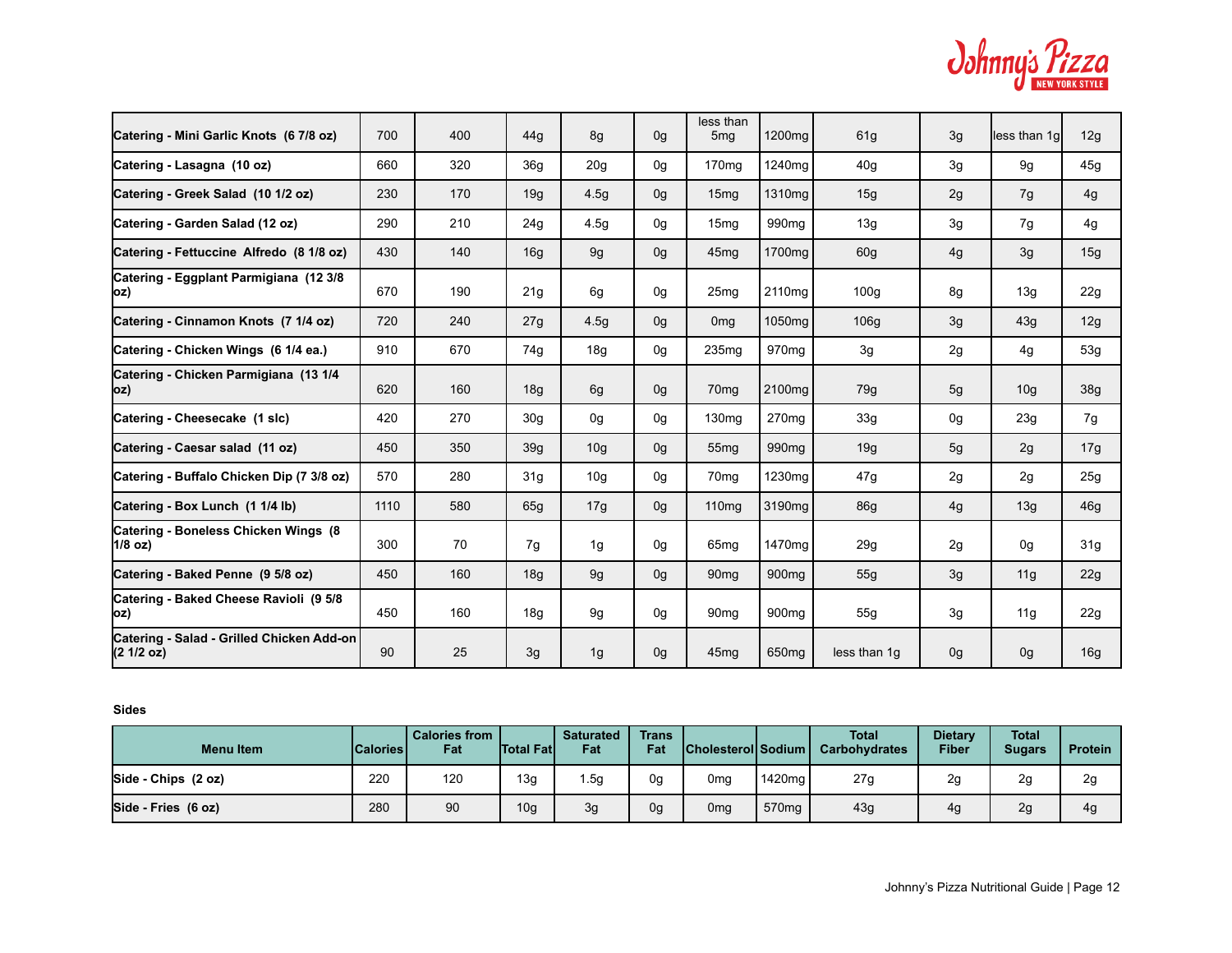

# **Toppings (1 oz)**

| <b>Menu Item</b>           | <b>Calories</b> | <b>Calories from</b><br>Fat | <b>Total Fat</b> | <b>Saturated</b><br>Fat | <b>Trans</b><br>Fat | <b>Cholesterol Sodium</b>    |                   | <b>Total</b><br>Carbohydrates | <b>Dietary</b><br><b>Fiber</b> | <b>Total</b><br><b>Sugars</b> | Protein         |
|----------------------------|-----------------|-----------------------------|------------------|-------------------------|---------------------|------------------------------|-------------------|-------------------------------|--------------------------------|-------------------------------|-----------------|
| Steak (1 oz)               | 40              | 15                          | 2g               | 1g                      | 0g                  | 20 <sub>mg</sub>             | 280mg             | 1g                            | 0g                             | less than 1g                  | 6g              |
| Spinach (1 oz)             | 5               | 0                           | 0g               | 0g                      | 0g                  | 0 <sub>mg</sub>              | 0 <sub>mg</sub>   | 1g                            | less than 1g                   | 0g                            | less than<br>1g |
| Sliced Meatball (1 oz)     | 70              | 30                          | 3.5 <sub>q</sub> | 1.5g                    | 0g                  | 25 <sub>mg</sub>             | 170 <sub>mq</sub> | 3g                            | 0 <sub>q</sub>                 | 0g                            | 6g              |
| Salami (1 oz)              | 110             | $90\,$                      | 10 <sub>g</sub>  | 3g                      | 0g                  | 25 <sub>mg</sub>             | 440 <sub>mq</sub> | 0g                            | 0g                             | 0g                            | 6g              |
| Roasted Red Peppers (1 oz) | 5               | $\mathsf{O}$                | 0 <sub>q</sub>   | 0g                      | 0g                  | 0 <sub>mq</sub>              | 40 <sub>mq</sub>  | 1g                            | 0 <sub>q</sub>                 | 0g                            | 0g              |
| Red onion (1 oz)           | 10              | 0                           | 0g               | 0g                      | 0g                  | 0 <sub>mq</sub>              | 0 <sub>mg</sub>   | 2g                            | less than 1g                   | 2g                            | 0g              |
| Provolone Cheese (1 oz)    | 100             | 60                          | 7g               | 5g                      | 0g                  | 20 <sub>mg</sub>             | 180 <sub>mg</sub> | 2g                            | 0 <sub>q</sub>                 | 0g                            | 8g              |
| Pineapple (1 oz)           | 20              | 0                           | 0g               | 0g                      | 0g                  | 0 <sub>mg</sub>              | 0 <sub>mg</sub>   | 5g                            | 0g                             | 4g                            | 0g              |
| Pepperoni (1 ea.)          | 10              | 10                          | 1g               | 0g                      | 0g                  | less than<br>5 <sub>mg</sub> | 30 <sub>mg</sub>  | 0g                            | 0g                             | 0g                            | 0g              |
| Pepperoncini (1 oz)        | 10              | 0                           | 0g               | 0g                      | 0g                  | 0 <sub>mg</sub>              | 560mg             | 2g                            | 0g                             | 1g                            | 0g              |
| Parmesan (1 oz)            | 110             | 100                         | 11g              | 6g                      | 0g                  | 30 <sub>mg</sub>             | 400mg             | 0g                            | 0g                             | 0g                            | 11g             |
| Mushrooms (1 oz)           | 5               | $\mathbf{0}$                | 0g               | 0g                      | 0g                  | 0 <sub>mq</sub>              | 5 <sub>mg</sub>   | 1g                            | 0g                             | 0g                            | 1g              |
| Mozzarella (1 oz)          | 90              | 60                          | 7g               | 4.5g                    | 0g                  | 25 <sub>mq</sub>             | 190 <sub>mq</sub> | less than 1g                  | 0 <sub>q</sub>                 | 0g                            | 7g              |
| Minced Garlic (1 oz)       | 60              | 25                          | 3g               | 0g                      | 0g                  | 0 <sub>mg</sub>              | 0 <sub>mg</sub>   | 6g                            | 0g                             | 0g                            | 0g              |
| Jalapeño Peppers (1 oz)    | 5               | 0                           | 0g               | 0g                      | 0g                  | 0 <sub>mg</sub>              | 280mg             | 1g                            | 0g                             | 0g                            | 0g              |
| Italian Sausage (1 oz)     | 60              | 30                          | 3.5 <sub>g</sub> | 1g                      | 0g                  | 25 <sub>mg</sub>             | 220mg             | 1g                            | 0g                             | 0g                            | 7g              |
| Ham (1 oz)                 | 30              | 10                          | 1g               | 0g                      | 0g                  | 10 <sub>mg</sub>             | 300 <sub>mg</sub> | 0g                            | 0g                             | 0g                            | 5g              |
| Ground Beef (1 oz)         | 70              | 40                          | 4.5 <sub>g</sub> | 1.5g                    | 0g                  | 25 <sub>mg</sub>             | 210 <sub>mg</sub> | 0g                            | 0g                             | 0g                            | 7g              |
| Grilled Chicken (1 oz)     | 35              | 5                           | 0.5q             | 0g                      | 0g                  | 15 <sub>mg</sub>             | 135 <sub>mq</sub> | 0g                            | 0g                             | 0g                            | 7g              |
| Green peppers (1 oz)       | $\mathbf{0}$    | $\mathbf 0$                 | 0g               | 0g                      | 0g                  | 0 <sub>mg</sub>              | 10 <sub>mg</sub>  | 1g                            | 0g                             | less than 1g                  | 0g              |
| Green olives (1 oz)        | 60              | 50                          | 5g               | 2g                      | 0g                  | 0 <sub>mg</sub>              | 480mg             | 2g                            | 0g                             | 0g                            | 0g              |